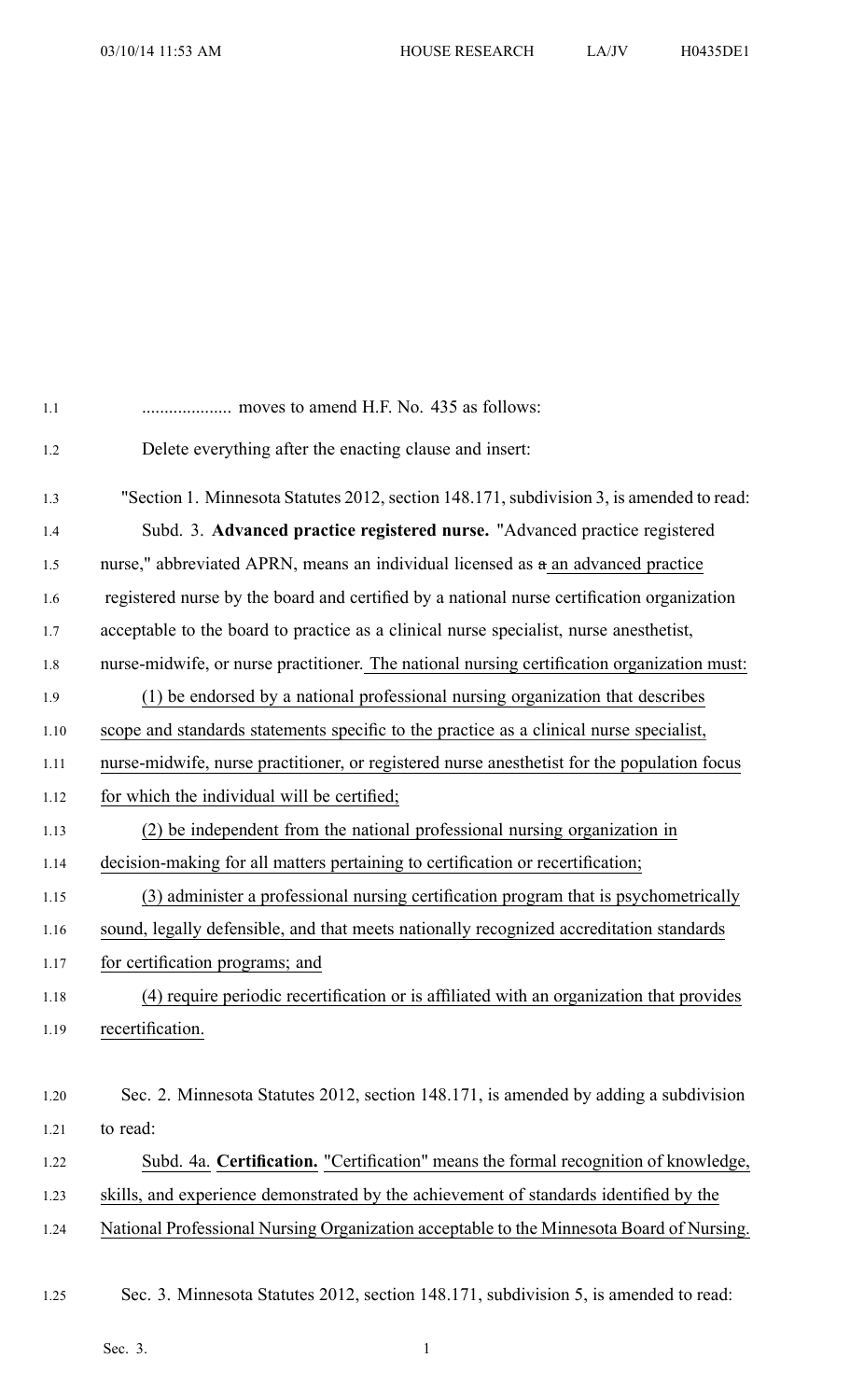| 2.1  | Subd. 5. Clinical nurse specialist practice. "Clinical nurse specialist practice"              |
|------|------------------------------------------------------------------------------------------------|
| 2.2  | means the provision of patient care in a particular specialty or subspecialty of advanced      |
| 2.3  | practice registered nursing within the context of collaborative management, and includes:      |
| 2.4  | (1) diagnosing illness and disease; (2) providing nonpharmacologic treatment, including        |
| 2.5  | psychotherapy; (3) promoting wellness; and (4) preventing illness and disease. The             |
| 2.6  | eertified elinical nurse specialist is certified for advanced practice registered nursing in a |
| 2.7  | specific field of clinical nurse specialist practice.:                                         |
| 2.8  | (1) the diagnosis and treatment of health and illness states;                                  |
| 2.9  | (2) disease management;                                                                        |
| 2.10 | (3) prescribing pharmacologic and nonpharmacologic therapies;                                  |
| 2.11 | (4) ordering, performing, supervising, and interpreting diagnostic studies;                    |
| 2.12 | (5) prevention of illness and risk behaviors;                                                  |
| 2.13 | (6) nursing care for individuals, families, and communities;                                   |
| 2.14 | (7) consulting with, collaborating with, or referring to other health care providers as        |
| 2.15 | warranted by the needs of the patient; and                                                     |
| 2.16 | (8) integration of care across the continuum to improve patient outcomes.                      |
|      |                                                                                                |
| 2.17 | Sec. 4. Minnesota Statutes 2012, section 148.171, is amended by adding a subdivision           |
| 2.18 | to read:                                                                                       |
| 2.19 | Subd. 6a. Collaboration. "Collaboration" means the process in which two or more                |
| 2.20 | health care professionals work together to meet the health care needs of a patient, as         |
| 2.21 | warranted by the patient.                                                                      |
|      |                                                                                                |
| 2.22 | Sec. 5. Minnesota Statutes 2012, section 148.171, subdivision 9, is amended to read:           |
| 2.23 | Subd. 9. Nurse. "Nurse" means advanced practice registered nurse, registered                   |
| 2.24 | nurse, advanced practice registered nurse, and licensed practical nurse unless the context     |
| 2.25 | clearly refers to only one category.                                                           |
|      |                                                                                                |
| 2.26 | Sec. 6. Minnesota Statutes 2012, section 148.171, subdivision 10, is amended to read:          |
| 2.27 | Subd. 10. Nurse-midwife practice. "Nurse-midwife practice" means the                           |
| 2.28 | management of women's primary health care, focusing on pregnancy, childbirth, the              |
| 2.29 | postpartum period, care of the newborn, and the family planning and gynecological needs        |
| 2.30 | of women and includes diagnosing and providing nonpharmacologic treatment within a             |
| 2.31 | system that provides for consultation, collaborative management, and referral as indicated     |
| 2.32 | by the health status of patients.:                                                             |
|      |                                                                                                |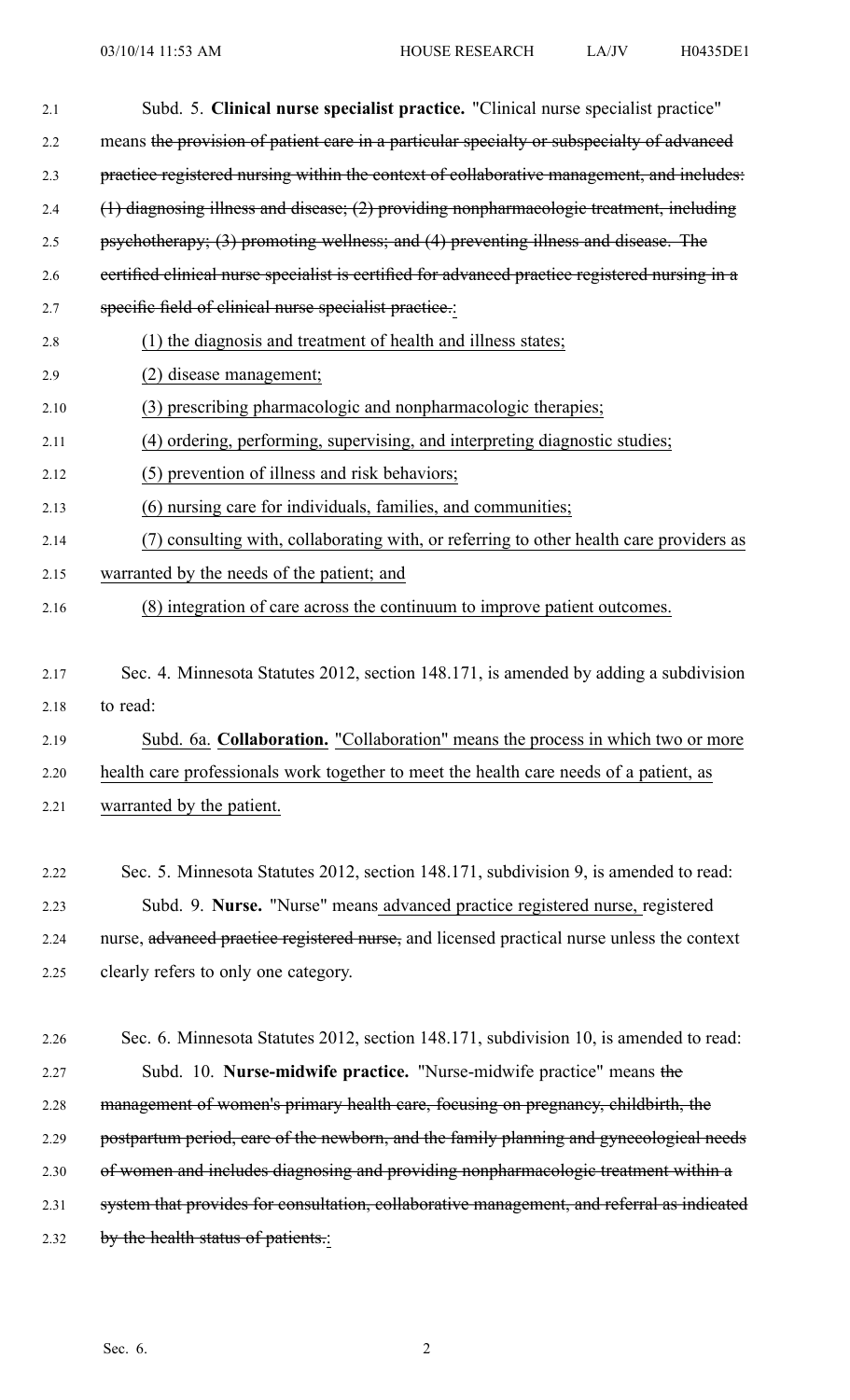| 3.1  | (1) the management, diagnosis, and treatment of women's primary health care                |
|------|--------------------------------------------------------------------------------------------|
| 3.2  | including pregnancy, childbirth, postpartum period, care of the newborn, family planning,  |
| 3.3  | partner care management relating to sexual health, and gynecological care of women         |
| 3.4  | across the life span;                                                                      |
| 3.5  | (2) ordering, performing, supervising, and interpreting diagnostic studies;                |
| 3.6  | (3) prescribing pharmacologic and nonpharmacologic therapies; and                          |
| 3.7  | (4) consulting with, collaborating with, or referring to other health care providers       |
| 3.8  | as warranted by the needs of the patient.                                                  |
|      |                                                                                            |
| 3.9  | Sec. 7. Minnesota Statutes 2012, section 148.171, subdivision 11, is amended to read:      |
| 3.10 | Subd. 11. Nurse practitioner practice. "Nurse practitioner practice" means,                |
| 3.11 | within the context of collaborative management: (1) diagnosing, directly managing, and     |
| 3.12 | preventing acute and chronic illness and disease; and (2) promoting wellness, including    |
| 3.13 | providing nonpharmacologic treatment. The certified nurse practitioner is certified for    |
| 3.14 | advanced registered nurse practice in a specific field of nurse practitioner practice. the |
| 3.15 | provision of care including:                                                               |
| 3.16 | (1) health promotion, disease prevention, health education, and counseling;                |
| 3.17 | (2) providing health assessment and screening activities;                                  |
| 3.18 | (3) diagnosing, treating, and facilitating patients' management of their acute and         |
| 3.19 | chronic illnesses and diseases;                                                            |
| 3.20 | (4) ordering, performing, supervising, and interpreting diagnostic studies;                |
| 3.21 | (5) prescribing pharmacologic and nonpharmacologic therapies; and                          |
| 3.22 | (6) consulting with, collaborating with, or referring to other health care providers       |
| 3.23 | as warranted by the needs of the patient.                                                  |
|      |                                                                                            |
| 3.24 | Sec. 8. Minnesota Statutes 2012, section 148.171, is amended by adding a subdivision       |
| 3.25 | to read:                                                                                   |
| 3.26 | Subd. 12a. Population focus. "Population focus" means the categories of patients           |
| 3.27 | for which the advanced practice registered nurse has the educational preparation to        |
| 3.28 | provide care and services. The categories of population foci are:                          |
| 3.29 | (1) family and individual across the life-span;                                            |
| 3.30 | (2) adult-gerontology;                                                                     |
| 3.31 | $(3)$ neonatal;                                                                            |
| 3.32 | $(4)$ pediatrics;                                                                          |
| 3.33 | (5) women's and gender-related health; and                                                 |
| 3.34 | (6) psychiatric and mental health.                                                         |
|      |                                                                                            |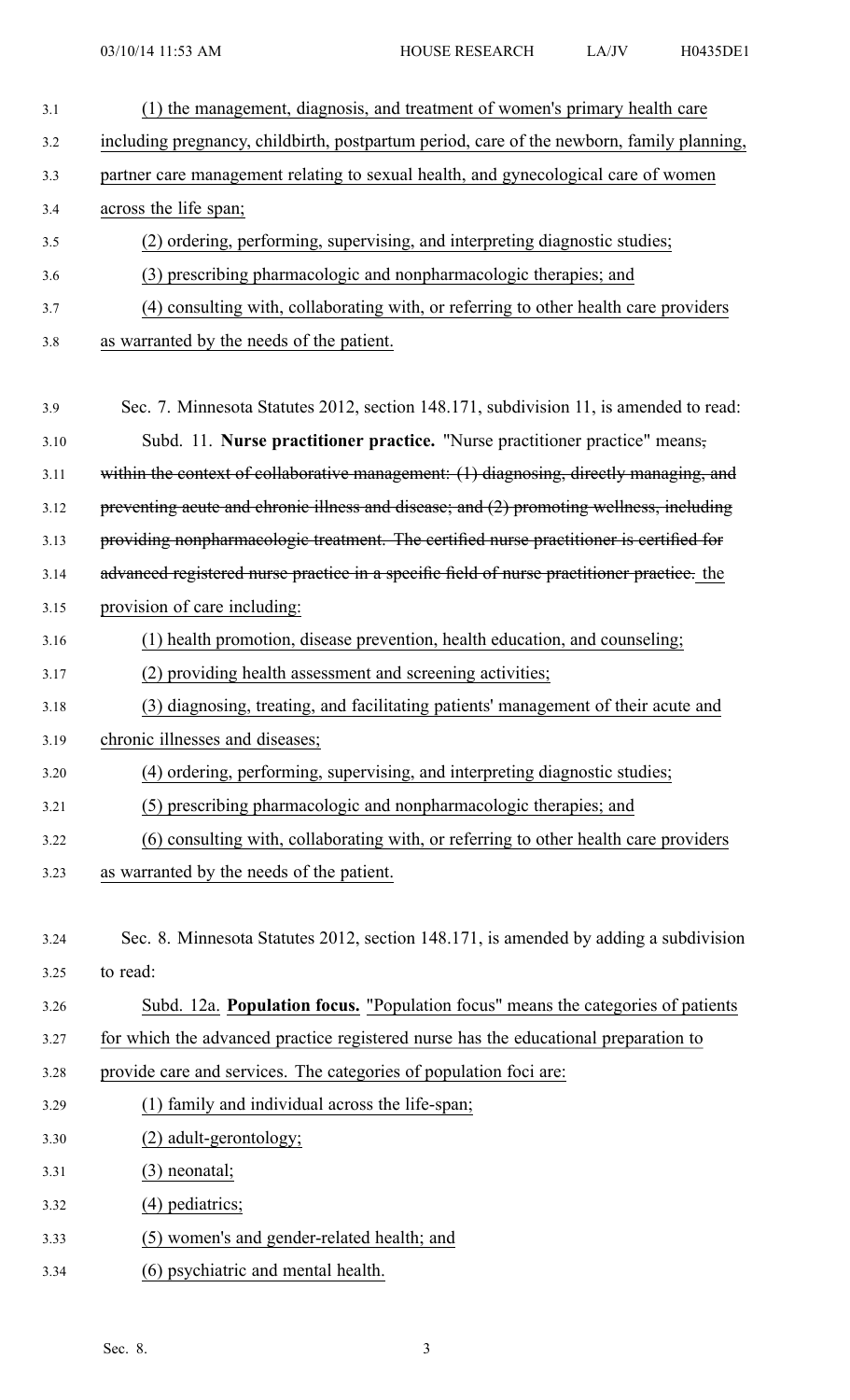| 4.1  | Sec. 9. Minnesota Statutes 2012, section 148.171, subdivision 13, is amended to read:        |
|------|----------------------------------------------------------------------------------------------|
| 4.2  | Subd. 13. Practice of advanced practice registered nursing. (a) The "practice                |
| 4.3  | of advanced practice registered nursing" means the performance of elimical nurse             |
| 4.4  | specialist practice, nurse-midwife practice, nurse practitioner practice, or registered      |
| 4.5  | nurse anesthetist practice as defined in subdivisions 5, 10, 11, and 21 an expanded scope    |
| 4.6  | of nursing in at least one of the recognized advanced practice registered nurse roles        |
| 4.7  | for at least one population focus. The scope and practice standards of an advanced           |
| 4.8  | practice registered nurse are defined by the national professional nursing organizations     |
| 4.9  | specific to the practice as a clinical nurse specialist, nurse-midwife, nurse practitioner,  |
| 4.10 | or registered nurse anesthetist in the population focus. The scope of advanced practice      |
| 4.11 | registered nursing includes, but is not limited to, performing acts of advanced assessment,  |
| 4.12 | diagnosing, prescribing, and ordering. The practice includes functioning as a primary care   |
| 4.13 | provider, direct care provider, case manager, consultant, educator, and researcher. The      |
| 4.14 | practice of advanced practice registered nursing also includes accepting referrals from,     |
| 4.15 | consulting with, cooperating with, or referring to all other types of health care providers, |
| 4.16 | including but not limited to physicians, chiropractors, podiatrists, and dentists, provided  |
| 4.17 | that the advanced practice registered nurse and the other provider are practicing within     |
| 4.18 | their seopes of practice as defined in state law. The advanced practice registered nurse     |
| 4.19 | must practice within a health care system that provides for consultation, collaborative      |
| 4.20 | management, and referral as indicated by the health status of the patient.                   |
| 4.21 | (b) The practice of advanced practice registered nursing requires the advanced               |
| 4.22 | practice registered nurse to be accountable:                                                 |
| 4.23 | (1) to patients for the quality of advanced nursing care rendered;                           |
| 4.24 | (2) for recognizing limits of knowledge and experience; and                                  |
| 4.25 | (3) for planning for the management of situations beyond the advanced practice               |
| 4.26 | registered nurse's expertise. The practice of advanced practice registered nursing includes  |
| 4.27 | accepting referrals from, consulting with, collaborating with, or referring to other health  |
| 4.28 | care providers as warranted by the needs of the patient.                                     |

4.29 Sec. 10. Minnesota Statutes 2012, section 148.171, subdivision 16, is amended to read: 4.30 Subd. 16. **Prescribing.** "Prescribing" means the act of generating <sup>a</sup> prescription for 4.31 the preparation of, use of, or manner of using <sup>a</sup> drug or therapeutic device in accordance 4.32 with the provisions of section 148.235. Prescribing does not include recommending the 4.33 use of <sup>a</sup> drug or therapeutic device which is not required by the federal Food and Drug 4.34 Administration to meet the labeling requirements for prescription drugs and devices. 4.35 Prescribing also does not include recommending or administering <sup>a</sup> drug or therapeutic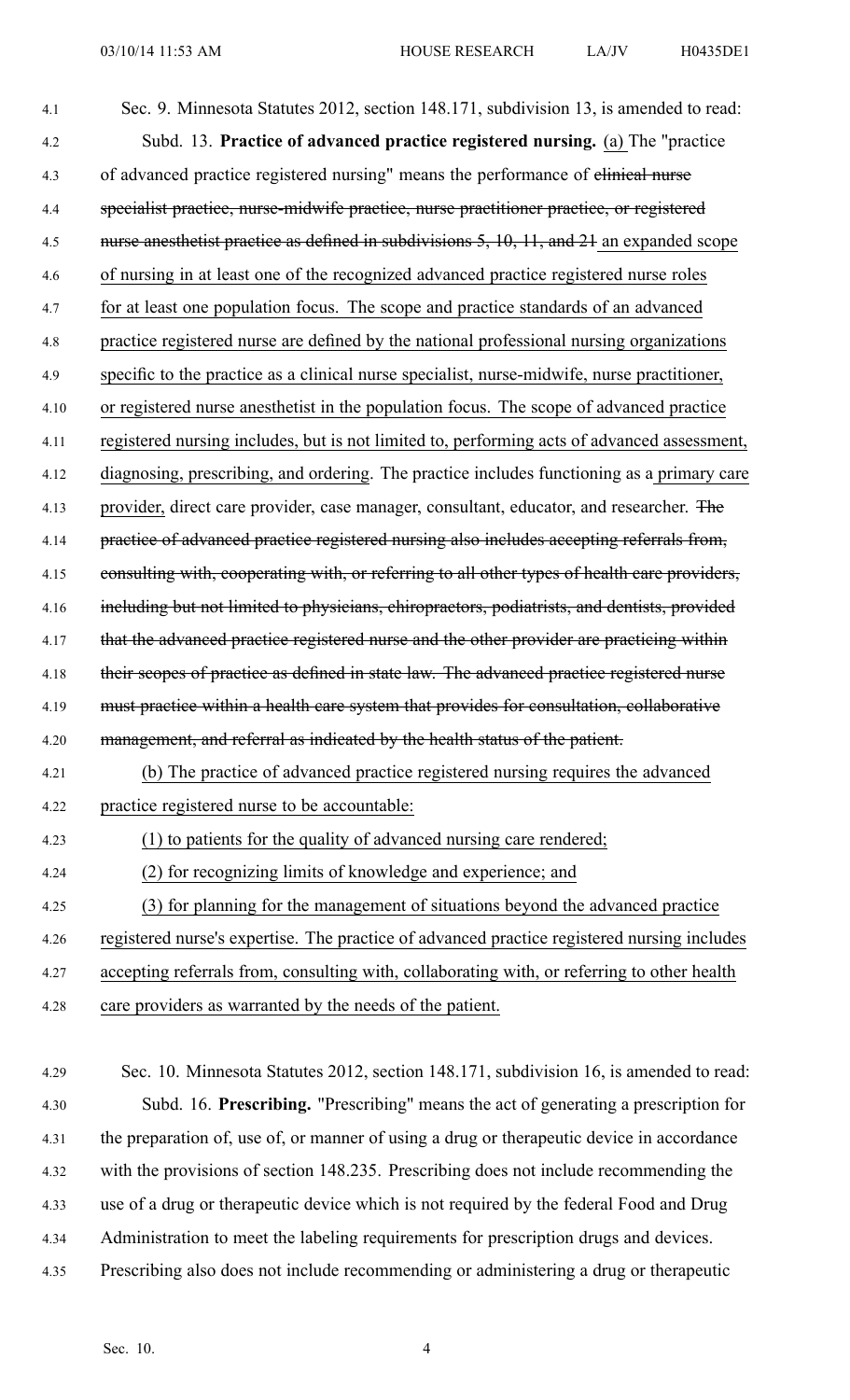5.1 device perioperatively for anesthesia care and related services by a certified registered 5.2 nurse anesthetist.

# 5.3 Sec. 11. Minnesota Statutes 2012, section 148.171, subdivision 17, is amended to read: 5.4 Subd. 17. **Prescription.** "Prescription" means <sup>a</sup> written direction or an oral direction 5.5 reduced to writing provided to or for an individual patient for the preparation or use of <sup>a</sup> 5.6 drug or therapeutic device. In the case of <sup>a</sup> prescription for <sup>a</sup> drug, the requirements of 5.7 section 151.01, subdivisions 16, 16a, and 16b shall apply.

5.8 Sec. 12. Minnesota Statutes 2012, section 148.171, is amended by adding <sup>a</sup> subdivision 5.9 to read:

5.10 Subd. 17a. **Primary care provider.** "Primary care provider" means <sup>a</sup> licensed health 5.11 care provider who acts as the first point of care for comprehensive health maintenance and 5.12 promotion, preventive care, and undiagnosed health concerns and who provides continuing

5.13 care of varied health conditions not limited by cause, organ systems, or diagnosis.

- 5.14 Sec. 13. Minnesota Statutes 2012, section 148.171, subdivision 21, is amended to read: 5.15 Subd. 21. **Registered nurse anesthetist practice.** "Registered nurse anesthetist 5.16 practice" means the provision of anesthesia care and related services within the context 5.17 of collaborative management, including:
- 5.18 (1) selecting, obtaining, and administering drugs and therapeutic devices to facilitate 5.19 diagnostic, therapeutic, and surgical procedures upon request, assignment, or referral by <sup>a</sup> 5.20 patient's physician, dentist, or podiatrist.;
- 5.21 (2) ordering, performing, supervising, and interpreting diagnostic studies;
- 5.22 (3) prescribing pharmacologic and nonpharmacologic therapies; and
- 5.23 (4) consulting with, collaborating with, or referring to other health care providers
- 5.24 as warranted by the needs of the patient.
- 5.25 Sec. 14. Minnesota Statutes 2012, section 148.171, is amended by adding <sup>a</sup> subdivision 5.26 to read:
- 5.27 Subd. 23. **Roles of advanced practice registered nurses.** "Role" means one of four 5.28 recognized advanced practice registered nurse roles: certified registered nurse anesthetist 5.29 (CRNA); certified nurse-midwife (CNM); certified clinical nurse specialist (CNS); or
- 5.30 certified nurse practitioner (CNP).
- 5.31 Sec. 15. Minnesota Statutes 2012, section 148.181, subdivision 1, is amended to read: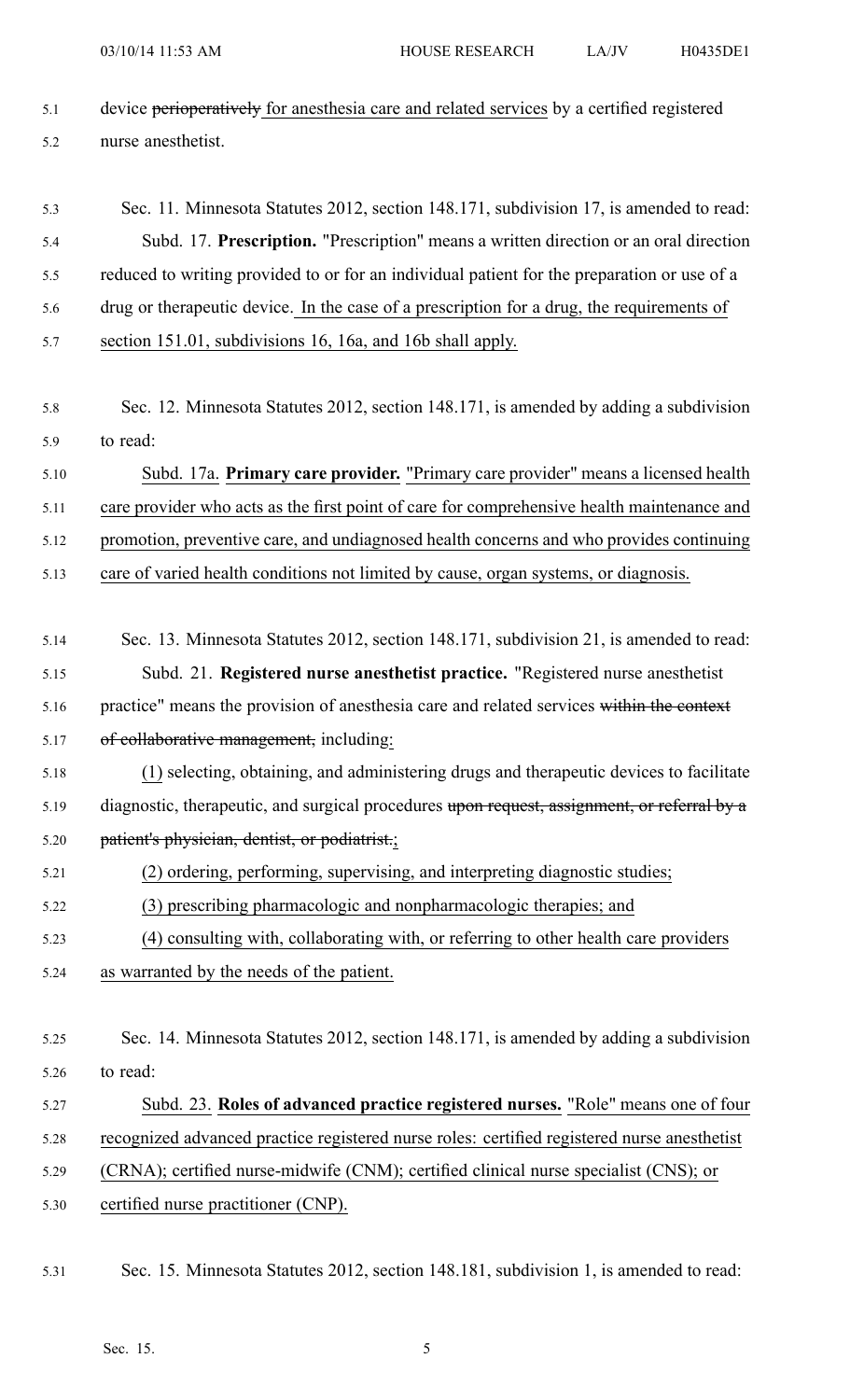6.1 Subdivision 1. **Membership.** The Board of Nursing consists of 16 members 6.2 appointed by the governor, each of whom must be <sup>a</sup> resident of this state. Eight members 6.3 must be registered nurses, each of whom must have graduated from an approved school of 6.4 nursing, must be licensed and currently registered as <sup>a</sup> registered nurse in this state, and 6.5 must have had at least five years experience in nursing practice, nursing administration, or 6.6 nursing education immediately preceding appointment. One of the eight must have had 6.7 at least two years executive or teaching experience in <sup>a</sup> baccalaureate degree nursing 6.8 program approved by the board under section 148.251 during the five years immediately 6.9 preceding appointment, one of the eight must have had at least two years executive or 6.10 teaching experience in an associate degree nursing program approved by the board under 6.11 section 148.251 during the five years immediately preceding appointment, one of the eight 6.12 must be practicing professional nursing in <sup>a</sup> nursing home at the time of appointment, 6.13 one of the eight must have had at least two years executive or teaching experience in <sup>a</sup> 6.14 practical nursing program approved by the board under section 148.251 during the five 6.15 years immediately preceding appointment, and one of the eight must be licensed and have 6.16 national certification or recertification as <sup>a</sup> registered nurse anesthetist, nurse practitioner, 6.17 nurse midwife, or clinical nurse specialist. Four of the eight must have had at least five 6.18 years of experience in nursing practice or nursing administration immediately preceding 6.19 appointment. Four members must be licensed practical nurses, each of whom must have 6.20 graduated from an approved school of nursing, must be licensed and currently registered 6.21 as <sup>a</sup> licensed practical nurse in this state, and must have had at least five years experience 6.22 in nursing practice immediately preceding appointment. The remaining four members 6.23 must be public members as defined by section 214.02.

6.24 A member may be reappointed but may not serve more than two full terms 6.25 consecutively. The governor shall attempt to make appointments to the board that reflect 6.26 the geography of the state. The board members who are nurses should as <sup>a</sup> whole reflect 6.27 the broad mix of practice types and sites of nurses practicing in Minnesota.

6.28 Membership terms, compensation of members, removal of members, the filling of 6.29 membership vacancies, and fiscal year and reporting requirements are as provided in 6.30 sections 214.07 to 214.09. Any nurse on the board who during incumbency permanently 6.31 ceases to be actively engaged in the practice of nursing or otherwise becomes disqualified 6.32 for board membership is automatically removed, and the governor shall fill the vacancy. 6.33 The provision of staff, administrative services, and office space; the review and processing 6.34 of complaints; the setting of board fees; and other provisions relating to board operations 6.35 are as provided in sections 148.171 to 148.285 and chapter 214. Each member of the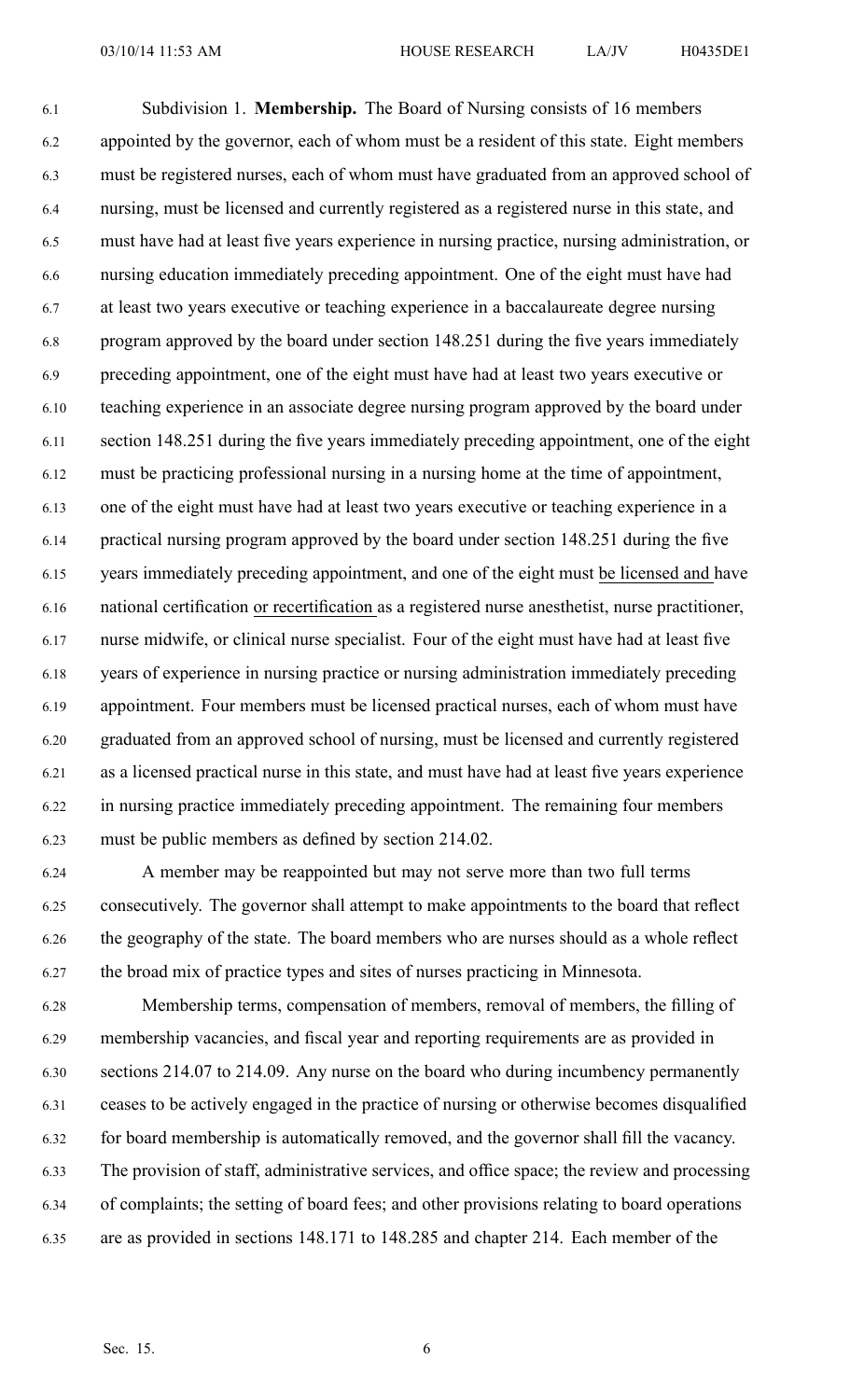- 7.1 board shall file with the secretary of state the constitutional oath of office before beginning 7.2 the term of office.
- 7.3 Sec. 16. Minnesota Statutes 2012, section 148.191, subdivision 2, is amended to read: 7.4 Subd. 2. **Powers.** (a) The board is authorized to adopt and, from time to time, revise 7.5 rules not inconsistent with the law, as may be necessary to enable it to carry into effect the 7.6 provisions of sections 148.171 to 148.285. The board shall prescribe by rule curricula and 7.7 standards for schools and courses preparing persons for licensure under sections 148.171 7.8 to 148.285. It shall conduct or provide for surveys of such schools and courses at such 7.9 times as it may deem necessary. It shall approve such schools and courses as meet the 7.10 requirements of sections 148.171 to 148.285 and board rules. It shall examine, license, 7.11 and renew the license of duly qualified applicants. It shall hold examinations at least once 7.12 in each year at such time and place as it may determine. It shall by rule adopt, evaluate, 7.13 and periodically revise, as necessary, requirements for licensure and for registration and 7.14 renewal of registration as defined in section 148.231. It shall maintain <sup>a</sup> record of all 7.15 persons licensed by the board to practice advanced practice, professional, or practical 7.16 nursing and all registered nurses who hold Minnesota licensure and registration and are 7.17 eertified as advanced practice registered nurses. It shall cause the prosecution of all persons 7.18 violating sections 148.171 to 148.285 and have power to incur such necessary expense 7.19 therefor. It shall register public health nurses who meet educational and other requirements 7.20 established by the board by rule, including paymen<sup>t</sup> of <sup>a</sup> fee. It shall have power to issue 7.21 subpoenas, and to compel the attendance of witnesses and the production of all necessary 7.22 documents and other evidentiary material. Any board member may administer oaths to 7.23 witnesses, or take their affirmation. It shall keep <sup>a</sup> record of all its proceedings.
- 7.24 (b) The board shall have access to hospital, nursing home, and other medical records 7.25 of <sup>a</sup> patient cared for by <sup>a</sup> nurse under review. If the board does not have <sup>a</sup> written consent 7.26 from <sup>a</sup> patient permitting access to the patient's records, the nurse or facility shall delete 7.27 any data in the record that identifies the patient before providing it to the board. The board 7.28 shall have access to such other records as reasonably requested by the board to assist the 7.29 board in its investigation. Nothing herein may be construed to allow access to any records 7.30 protected by section 145.64. The board shall maintain any records obtained pursuan<sup>t</sup> to 7.31 this paragraph as investigative data under chapter 13.
- 7.32 (c) The board may accep<sup>t</sup> and expend grants or gifts of money or in-kind services 7.33 from <sup>a</sup> person, <sup>a</sup> public or private entity, or any other source for purposes consistent with 7.34 the board's role and within the scope of its statutory authority.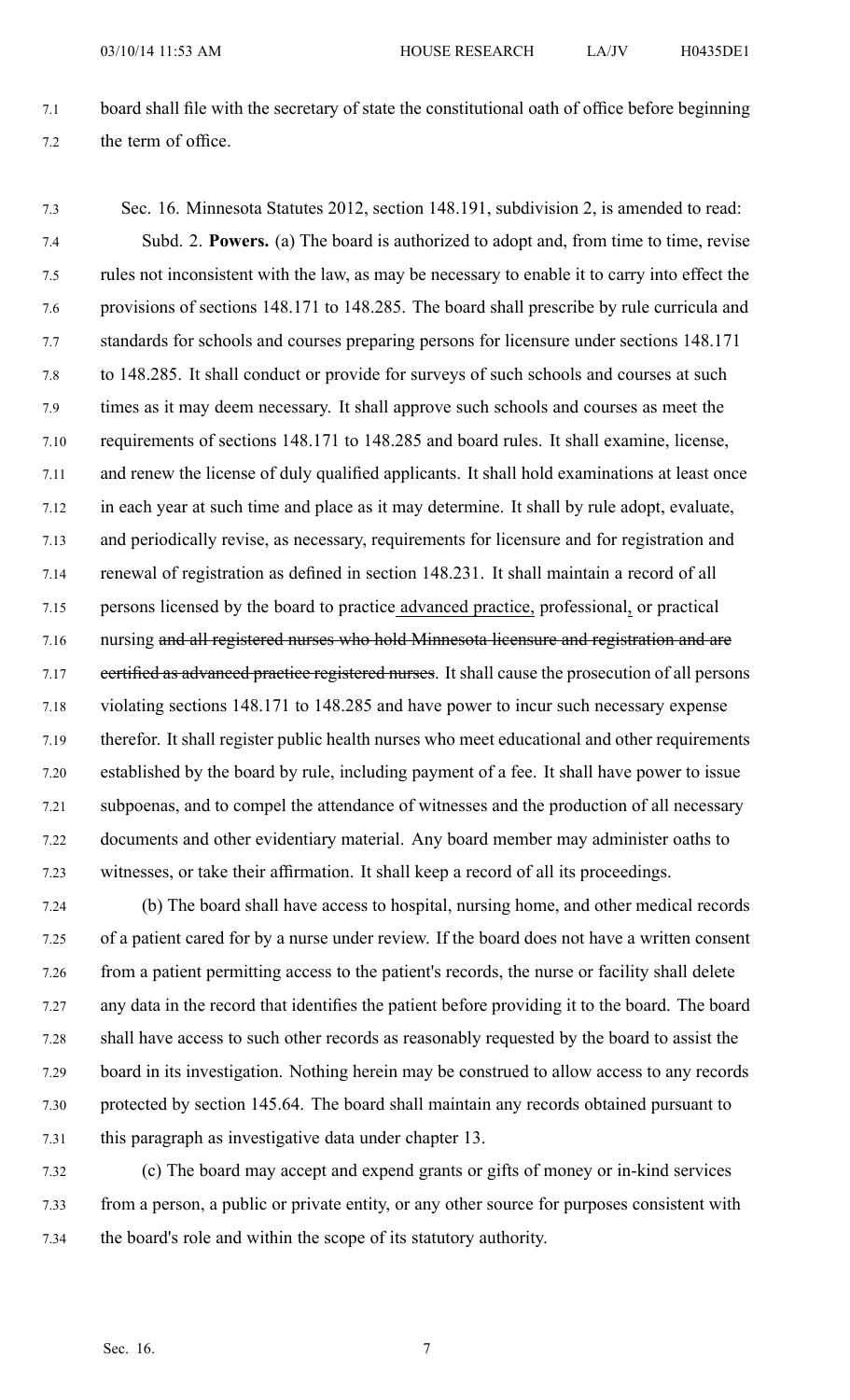- 8.1 (d) The board may accep<sup>t</sup> registration fees for meetings and conferences conducted 8.2 for the purposes of board activities that are within the scope of its authority.
- 
- 8.3 Sec. 17. Minnesota Statutes 2012, section 148.211, is amended by adding <sup>a</sup> subdivision 8.4 to read:
- 8.5 Subd. 1a. **Advanced practice registered nurse licensure.** (a) Effective January 1, 8.6 2016, no advanced practice nurse shall practice as an advanced practice registered nurse 8.7 unless the advanced practice nurse is licensed by the board under this section. 8.8 (b) An applicant for <sup>a</sup> license to practice as an advanced practice registered nurse
- 8.9 (APRN) shall apply to the board in <sup>a</sup> format prescribed by the board and pay <sup>a</sup> fee in an
- 8.10 amount determined under section 148.243.
- 8.11 (c) To be eligible for licensure an applicant:
- 8.12 (1) must hold <sup>a</sup> current Minnesota professional nursing license or demonstrate
- 8.13 eligibility for licensure as <sup>a</sup> registered nurse in this state;
- 8.14 (2) must not hold an encumbered license as <sup>a</sup> registered nurse in any state or territory; 8.15 (3) must have completed <sup>a</sup> graduate level APRN program accredited by <sup>a</sup> nursing
- 8.16 or nursing-related accrediting body that is recognized by the United States Secretary of
- 8.17 Education or the Council for Higher Education Accreditation as acceptable to the board.
- 8.18 The education must be in one of the four APRN roles for at least one population focus;
- 8.19 (4) must be currently certified by <sup>a</sup> national certifying body recognized by the board 8.20 in the APRN role and population foci appropriate to educational preparation;
- 8.21 (5) must repor<sup>t</sup> any criminal conviction, nolo contendere plea, Alford Plea, or other 8.22 plea arrangemen<sup>t</sup> in lieu of conviction; and
- 8.23 (6) must not have committed any acts or omissions which are grounds for
- 8.24 disciplinary action in another jurisdiction or, if these acts have been committed and would
- 8.25 be grounds for disciplinary action as set forth in section 148.261, the board has found,
- 8.26 after investigation, that sufficient restitution has been made.
- 8.27 Sec. 18. Minnesota Statutes 2012, section 148.211, is amended by adding <sup>a</sup> subdivision 8.28 to read:
- 8.29 Subd. 1b. **Advanced practice registered nurse grandfather provision.** (a) The 8.30 board shall issue <sup>a</sup> license to an applicant who does not meet the education requirements 8.31 in subdivision 1a, paragraph (c), clause (3), if the applicant:
- 8.32 (1) is recognized by the board to practice as an advanced practice registered nurse in 8.33 this state on July 1, 2015;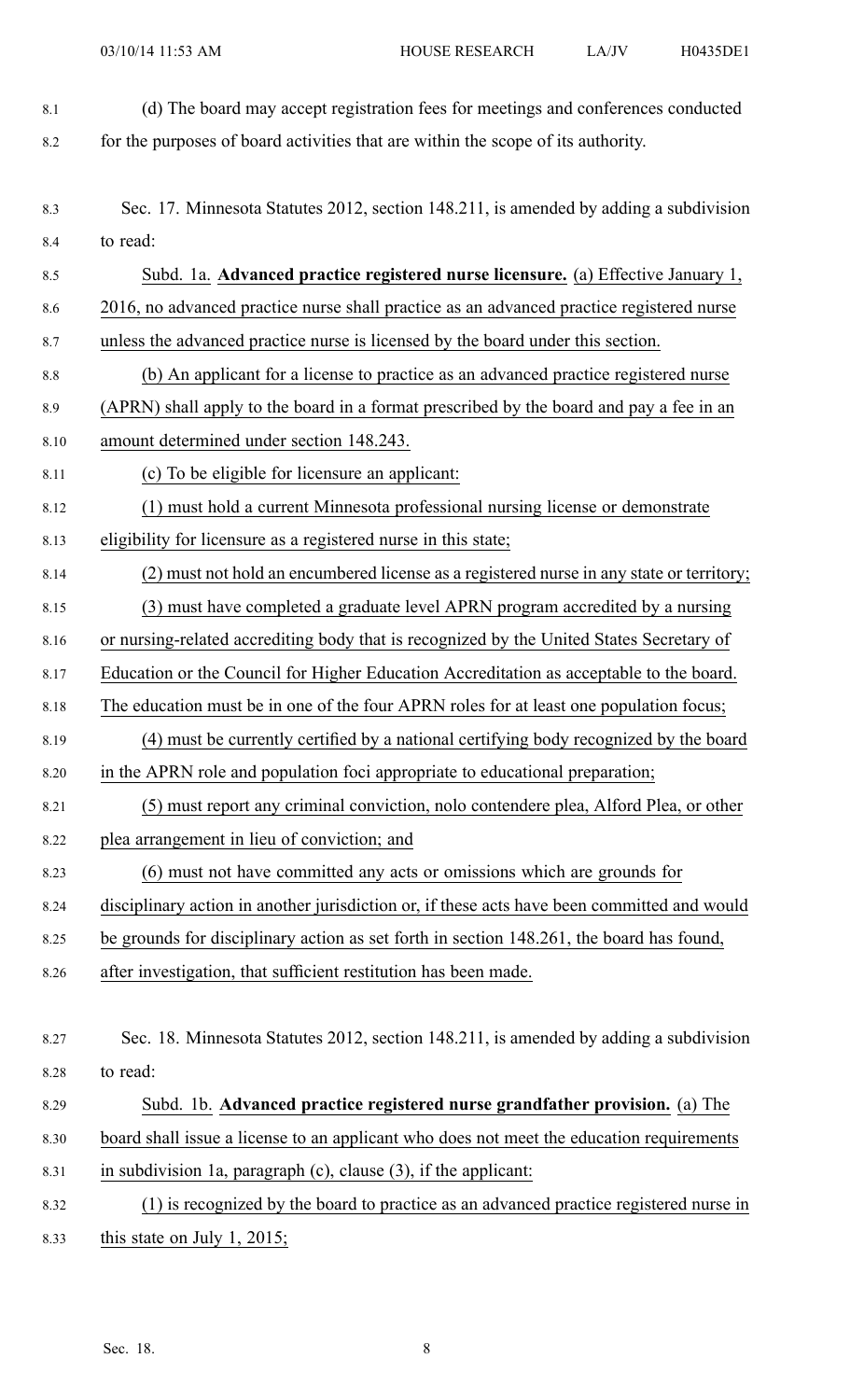9.1 (2) submits an application to the board in <sup>a</sup> format prescribed by the board and the 9.2 applicable fee as determined under section 148.243 by January 1, 2016; and 9.3 (3) meets the requirements under subdivision 1a, paragraph (c), clauses (1), (2), 9.4 (4), (5), and (6). 9.5 (b) An advanced practice registered nurse licensed under this subdivision shall 9.6 maintain all practice privileges provided to licensed advanced practice registered nurses 9.7 under this chapter. 9.8 Sec. 19. Minnesota Statutes 2012, section 148.211, subdivision 2, is amended to read: 9.9 Subd. 2. **Licensure by endorsement.** (a) The board shall issue <sup>a</sup> license to practice 9.10 professional nursing or practical nursing without examination to an applicant who has 9.11 been duly licensed or registered as <sup>a</sup> nurse under the laws of another state, territory, or 9.12 country, if in the opinion of the board the applicant has the qualifications equivalent 9.13 to the qualifications required in this state as stated in subdivision 1, all other laws not 9.14 inconsistent with this section, and rules promulgated by the board. 9.15 (b) Effective January 1, 2016, an applicant for advanced practice registered nurse 9.16 licensure by endorsement is eligible for licensure if the applicant meets the requirements 9.17 in paragraph (a) and demonstrates: 9.18 (1) current national certification or recertification in the advanced role and 9.19 population focus area; and 9.20 (2) compliance with the advanced practice nursing educational requirements that 9.21 were in effect in Minnesota at the time the advanced practice registered nurse completed 9.22 the advanced practice nursing education program. 9.23 Sec. 20. Minnesota Statutes 2012, section 148.231, subdivision 1, is amended to read: 9.24 Subdivision 1. **Registration.** (a) Every person licensed to practice advanced 9.25 practice, professional, or practical nursing must maintain with the board <sup>a</sup> current

9.26 registration for practice as  $a$  an advanced practice registered nurse, registered nurse, or

9.27 licensed practical nurse which must be renewed at regular intervals established by the 9.28 board by rule. No registration shall be issued by the board to <sup>a</sup> nurse until the nurse 9.29 has submitted satisfactory evidence of compliance with the procedures and minimum

9.30 requirements established by the board.

9.31 The fee for periodic registration for practice as a nurse shall be determined by the 9.32 board by law. (b) Upon receipt of the application and the required fees, as determined 9.33 under section 148.243, the board shall verify the application and the evidence of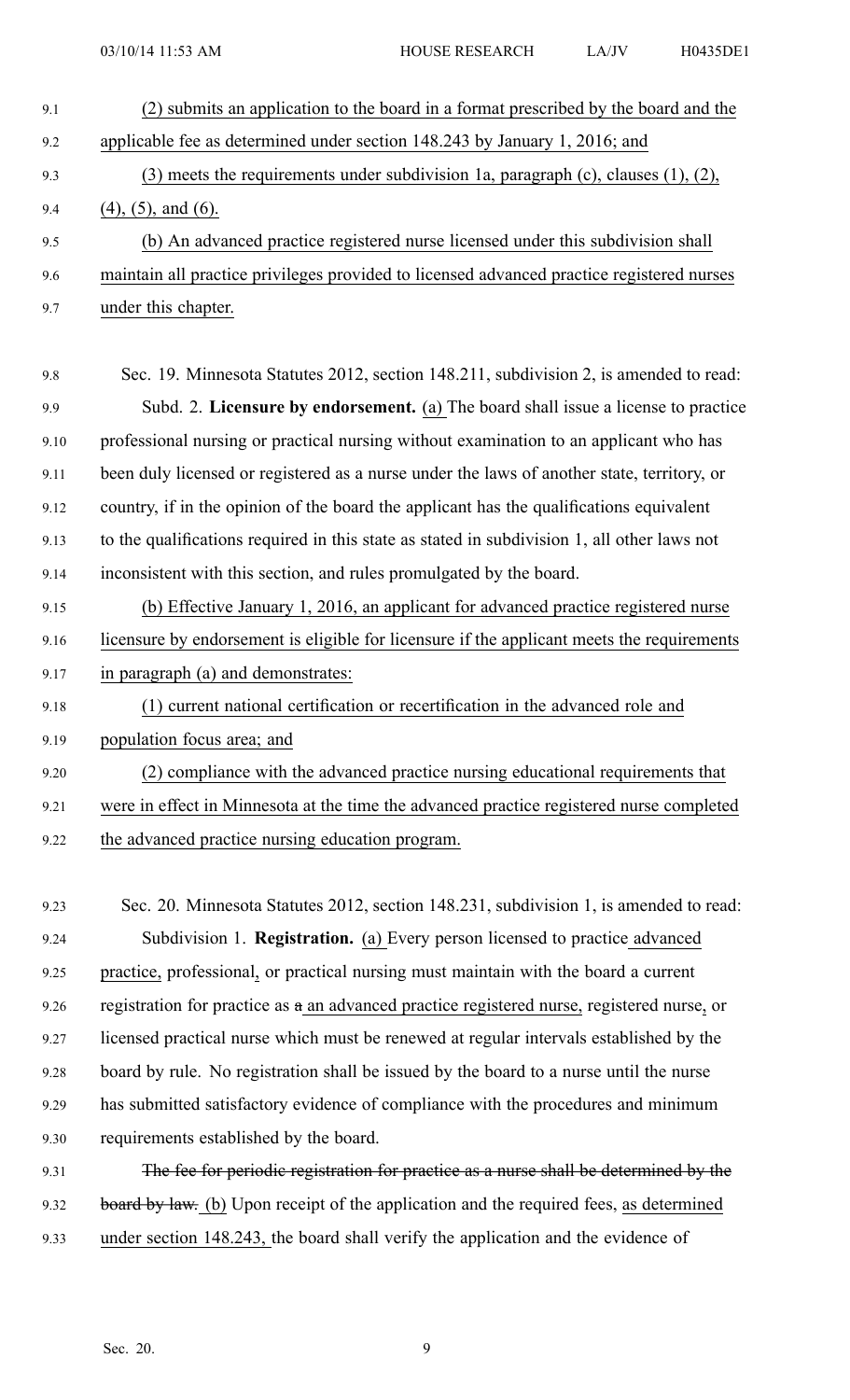- 10.1 completion of continuing education requirements in effect, and thereupon issue to the 10.2 nurse registration for the next renewal period.
- 10.3 (c) An applicant for advanced practice registered nursing (APRN) renewal must 10.4 provide evidence of current certification or recertification in the appropriate APRN role 10.5 in at least one population focus by <sup>a</sup> nationally accredited certifying body recognized
- 10.6 by the board.
- 10.7 Sec. 21. Minnesota Statutes 2012, section 148.231, subdivision 4, is amended to read: 10.8 Subd. 4. **Failure to register.** Any person licensed under the provisions of sections 10.9 148.171 to 148.285 who fails to register within the required period shall not be entitled 10.10 to practice nursing in this state as an advanced practice registered nurse, <sup>a</sup> registered 10.11 nurse, or <sup>a</sup> licensed practical nurse.

10.12 Sec. 22. Minnesota Statutes 2012, section 148.231, subdivision 5, is amended to read: 10.13 Subd. 5. **Reregistration.** A person whose registration has lapsed desiring to 10.14 resume practice shall make application for reregistration, submit satisfactory evidence 10.15 of compliance with the procedures and requirements established by the board, and pay 10.16 the reregistration fee for the current period to the board. A penalty fee shall be required 10.17 from <sup>a</sup> person who practiced nursing without current registration. Thereupon, registration 10.18 shall be issued to the person who shall immediately be placed on the practicing list as an 10.19 advanced practice registered nurse, <sup>a</sup> registered nurse, or <sup>a</sup> licensed practical nurse.

10.20 Sec. 23. Minnesota Statutes 2012, section 148.233, subdivision 2, is amended to read: 10.21 Subd. 2. **Advanced practice registered nurse.** An advanced practice registered 10.22 nurse certified as <sup>a</sup> certified clinical nurse specialist, certified nurse-midwife, certified 10.23 nurse practitioner, or certified registered nurse anesthetist shall use the appropriate 10.24 designation: RN, CNS; RN, CNM; RN, CNP; or RN, CRNA for personal identification and 10.25 in documentation of services provided. Identification of educational degrees and specialty 10.26 fields may be added. (a) Only those persons who hold a current license to practice 10.27 advanced practice registered nursing in this state may use the title advanced practice 10.28 registered nurse with the role designation of certified registered nurse anesthetist, certified 10.29 nurse-midwife, certified clinical nurse specialist, or certified nurse practitioner. 10.30 (b) An advanced practice registered nurse shall use the appropriate designation: 10.31 APRN, CNS; APRN, CNM; APRN, CNP; or APRN, CRNA for personal identification 10.32 and in documentation of services provided. Identification of educational degrees and 10.33 specialty fields may be added.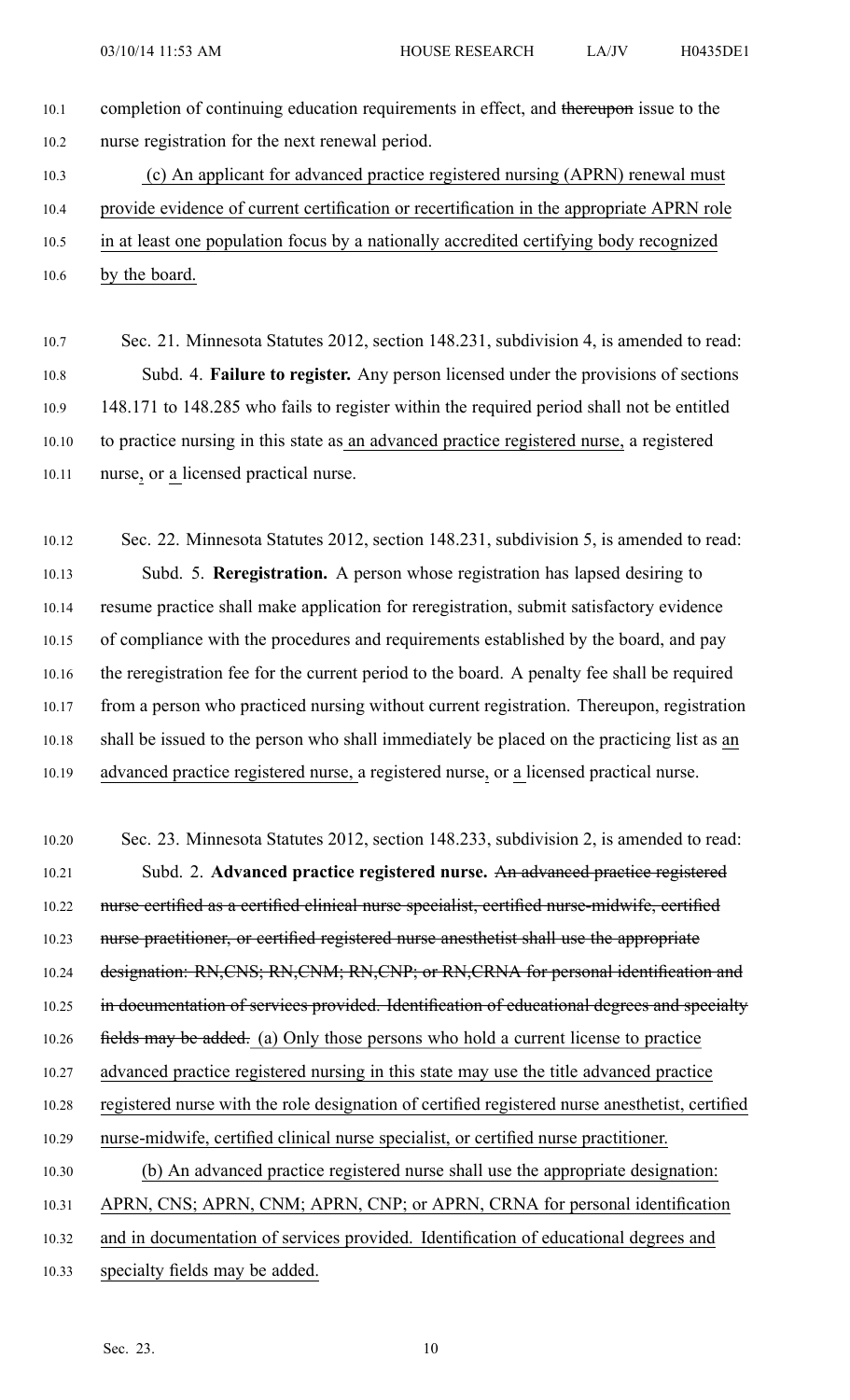| 11.1  | (c) An advanced practice registered nurse with an earned doctorate may use the                 |
|-------|------------------------------------------------------------------------------------------------|
| 11.2  | term "doctor" or abbreviation "Dr."                                                            |
| 11.3  | (d) When providing nursing care, an advanced practice registered nurse shall provide           |
| 11.4  | clear identification of the appropriate advanced practice registered nurse designation.        |
|       |                                                                                                |
| 11.5  | Sec. 24. Minnesota Statutes 2012, section 148.234, is amended to read:                         |
| 11.6  | <b>148.234 STATE BOUNDARIES CONSIDERATION.</b>                                                 |
| 11.7  | A nurse may perform medical patient care procedures and techniques at the direction            |
| 11.8  | of a physician, a podiatrist, or a dentist, or an advanced practice registered nurse licensed  |
| 11.9  | in another state, United States territory, or Canadian province if the physician, podiatrist,  |
| 11.10 | or dentist, or advanced practice registered nurse gave the direction after examining the       |
| 11.11 | patient and issued the direction in that state, United States territory, or Canadian province. |
| 11.12 | Nothing in this section allows a nurse to perform a medical procedure patient care             |
| 11.13 | procedure or technique at the direction of a physician, a podiatrist, or a dentist, or an      |
| 11.14 | advanced practice registered nurse that is illegal in this state.                              |
|       |                                                                                                |
| 11.15 | Sec. 25. Minnesota Statutes 2012, section 148.235, is amended by adding a subdivision          |
| 11.16 | to read:                                                                                       |
| 11.17 | Subd. 7a. Diagnosis, prescribing, and ordering. Advanced practice registered                   |
| 11.18 | nurses are authorized to:                                                                      |
| 11.19 | (1) diagnose, prescribe, and institute therapy or referrals of patients to health care         |
| 11.20 | agencies and providers;                                                                        |
| 11.21 | (2) prescribe, procure, sign for, record, administer, and dispense over-the-counter,           |
| 11.22 | legend, and controlled substances, including sample drugs; and                                 |
| 11.23 | (3) plan and initiate a therapeutic regimen that includes ordering and prescribing             |
| 11.24 | durable medical devices and equipment, nutrition, diagnostic, and supportive services          |
| 11.25 | including, but not limited to, home health care, hospice, physical, and occupational therapy.  |
|       |                                                                                                |
| 11.26 | Sec. 26. Minnesota Statutes 2012, section 148.235, is amended by adding a subdivision          |
| 11.27 | to read:                                                                                       |
| 11.28 | Subd. 7b. Drug Enforcement Administration requirements. (a) Advanced                           |
| 11.29 | practice registered nurses must:                                                               |
| 11.30 | (1) comply with federal Drug Enforcement Administration (DEA) requirements                     |
| 11.31 | related to controlled substances; and                                                          |
| 11.32 | (2) file any and all of the nurse's DEA registrations and numbers with the board.              |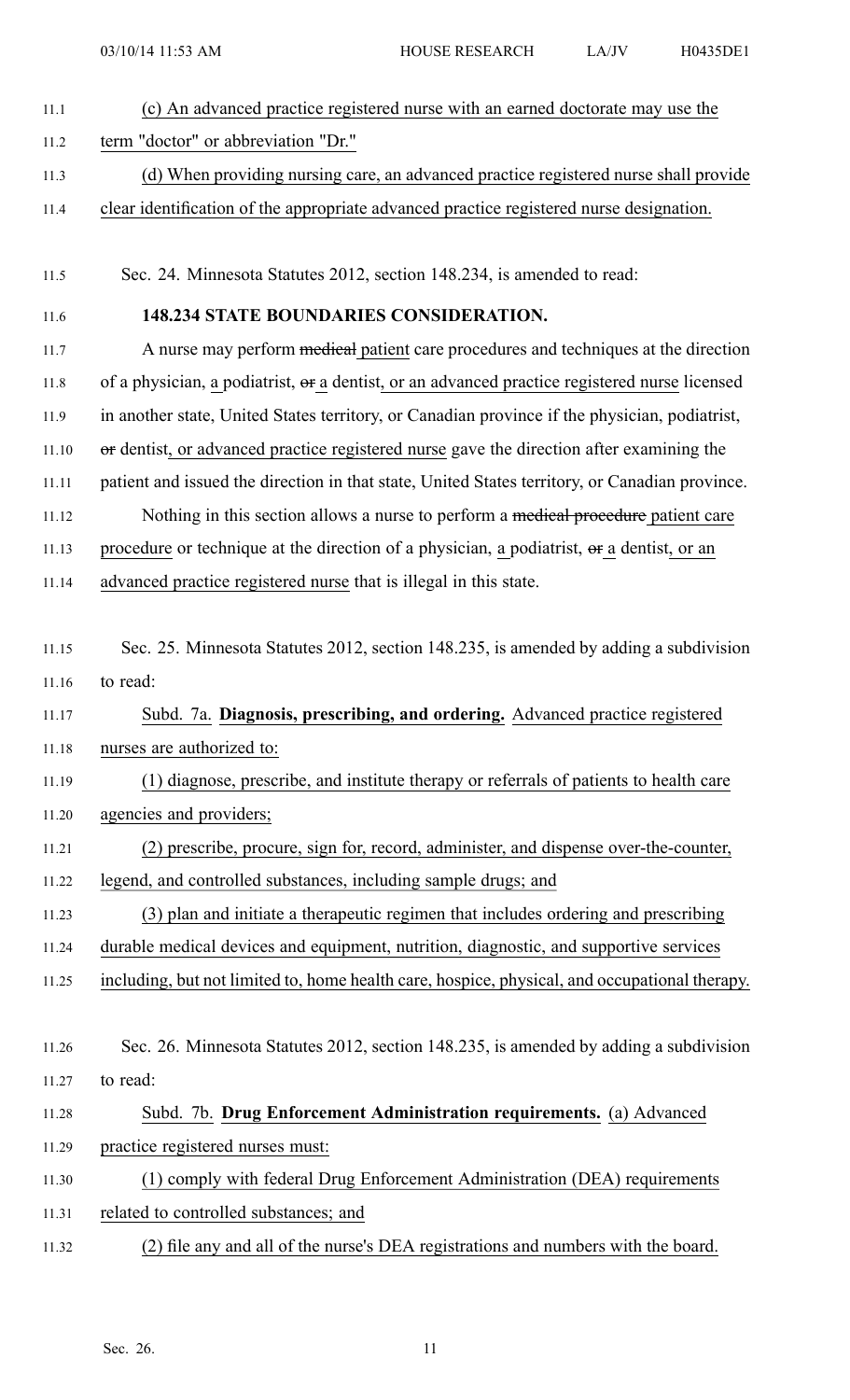- 12.1 (b) The board shall maintain current records of all advanced practice registered 12.2 nurses with DEA registration and numbers.
- 12.3 Sec. 27. Minnesota Statutes 2012, section 148.251, subdivision 1, is amended to read: 12.4 Subdivision 1. **Initial approval.** An institution desiring to conduct <sup>a</sup> nursing

12.5 program shall apply to the board and submit evidence that:

12.6 (1) It is prepared to provide <sup>a</sup> program of theory and practice in advanced practice, 12.7 professional, or practical nursing that meets the program approval standards adopted by 12.8 the board. Instruction and required experience may be obtained in one or more institutions 12.9 or agencies outside the applying institution as long as the nursing program retains 12.10 accountability for all clinical and nonclinical teaching.

12.11 (2) It is prepared to meet other standards established by law and by the board.

12.12 Sec. 28. Minnesota Statutes 2012, section 148.261, subdivision 1, is amended to read: 12.13 Subdivision 1. **Grounds listed.** The board may deny, revoke, suspend, limit, 12.14 or condition the license and registration of any person to practice advanced practice, 12.15 professional, advanced practice registered, or practical nursing under sections 148.171 to 12.16 148.285, or to otherwise discipline <sup>a</sup> licensee or applicant as described in section 148.262. 12.17 The following are grounds for disciplinary action:

- 12.18 (1) Failure to demonstrate the qualifications or satisfy the requirements for <sup>a</sup> license 12.19 contained in sections 148.171 to 148.285 or rules of the board. In the case of <sup>a</sup> person 12.20 applying for <sup>a</sup> license, the burden of proof is upon the applicant to demonstrate the 12.21 qualifications or satisfaction of the requirements.
- 12.22 (2) Employing fraud or deceit in procuring or attempting to procure <sup>a</sup> permit, 12.23 license, or registration certificate to practice advanced practice, professional, or practical 12.24 nursing or attempting to subvert the licensing examination process. Conduct that subverts 12.25 or attempts to subvert the licensing examination process includes, but is not limited to:
- 12.26 (i) conduct that violates the security of the examination materials, such as removing 12.27 examination materials from the examination room or having unauthorized possession of 12.28 any portion of <sup>a</sup> future, current, or previously administered licensing examination;
- 12.29 (ii) conduct that violates the standard of test administration, such as communicating 12.30 with another examinee during administration of the examination, copying another 12.31 examinee's answers, permitting another examinee to copy one's answers, or possessing 12.32 unauthorized materials; or

12.33 (iii) impersonating an examinee or permitting an impersonator to take the 12.34 examination on one's own behalf.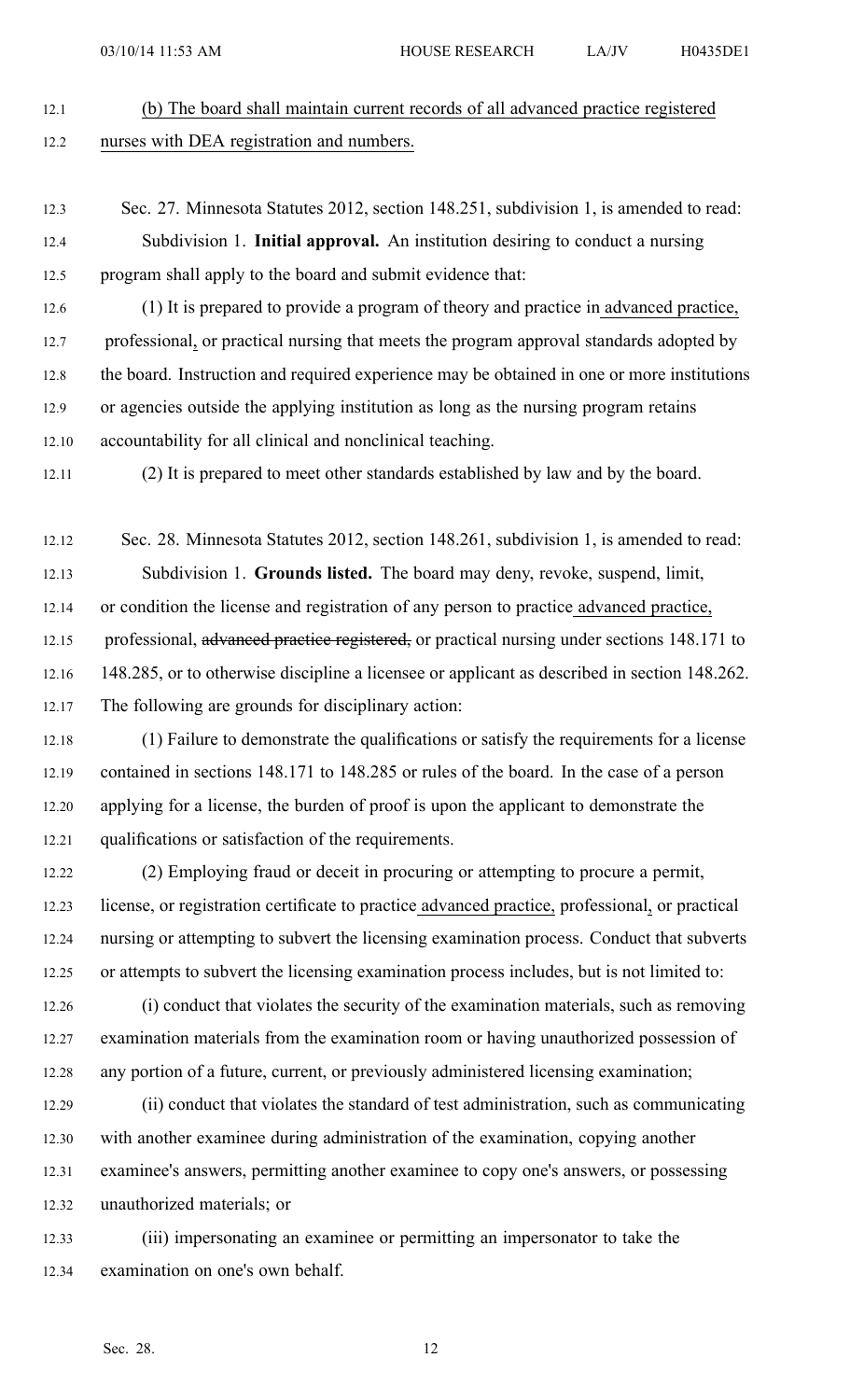13.1 (3) Conviction of <sup>a</sup> felony or gross misdemeanor reasonably related to the practice 13.2 of professional, advanced practice registered, or practical nursing. Conviction as used in 13.3 this subdivision includes <sup>a</sup> conviction of an offense that if committed in this state would 13.4 be considered <sup>a</sup> felony or gross misdemeanor without regard to its designation elsewhere, 13.5 or <sup>a</sup> criminal proceeding where <sup>a</sup> finding or verdict of guilt is made or returned but the 13.6 adjudication of guilt is either withheld or not entered.

13.7 (4) Revocation, suspension, limitation, conditioning, or other disciplinary action 13.8 against the person's professional or practical nursing license or advanced practice 13.9 registered nursing credential, in another state, territory, or country; failure to repor<sup>t</sup> to the 13.10 board that charges regarding the person's nursing license or other credential are pending in 13.11 another state, territory, or country; or having been refused <sup>a</sup> license or other credential by 13.12 another state, territory, or country.

13.13 (5) Failure to or inability to perform professional or practical nursing as defined in 13.14 section 148.171, subdivision 14 or 15, with reasonable skill and safety, including failure 13.15 of <sup>a</sup> registered nurse to supervise or <sup>a</sup> licensed practical nurse to monitor adequately the 13.16 performance of acts by any person working at the nurse's direction.

13.17 (6) Engaging in unprofessional conduct, including, but not limited to, <sup>a</sup> departure 13.18 from or failure to conform to board rules of professional or practical nursing practice that 13.19 interpret the statutory definition of professional or practical nursing as well as provide 13.20 criteria for violations of the statutes, or, if no rule exists, to the minimal standards of 13.21 acceptable and prevailing professional or practical nursing practice, or any nursing 13.22 practice that may create unnecessary danger to <sup>a</sup> patient's life, health, or safety. Actual 13.23 injury to <sup>a</sup> patient need not be established under this clause.

13.24 (7) Failure of an advanced practice registered nurse to practice with reasonable 13.25 skill and safety or departure from or failure to conform to standards of acceptable and 13.26 prevailing advanced practice registered nursing.

13.27 (8) Delegating or accepting the delegation of <sup>a</sup> nursing function or <sup>a</sup> prescribed 13.28 health care function when the delegation or acceptance could reasonably be expected to 13.29 result in unsafe or ineffective patient care.

13.30 (9) Actual or potential inability to practice nursing with reasonable skill and safety 13.31 to patients by reason of illness, use of alcohol, drugs, chemicals, or any other material, or 13.32 as <sup>a</sup> result of any mental or physical condition.

13.33 (10) Adjudication as mentally incompetent, mentally ill, <sup>a</sup> chemically dependent 13.34 person, or <sup>a</sup> person dangerous to the public by <sup>a</sup> court of competent jurisdiction, within or 13.35 without this state.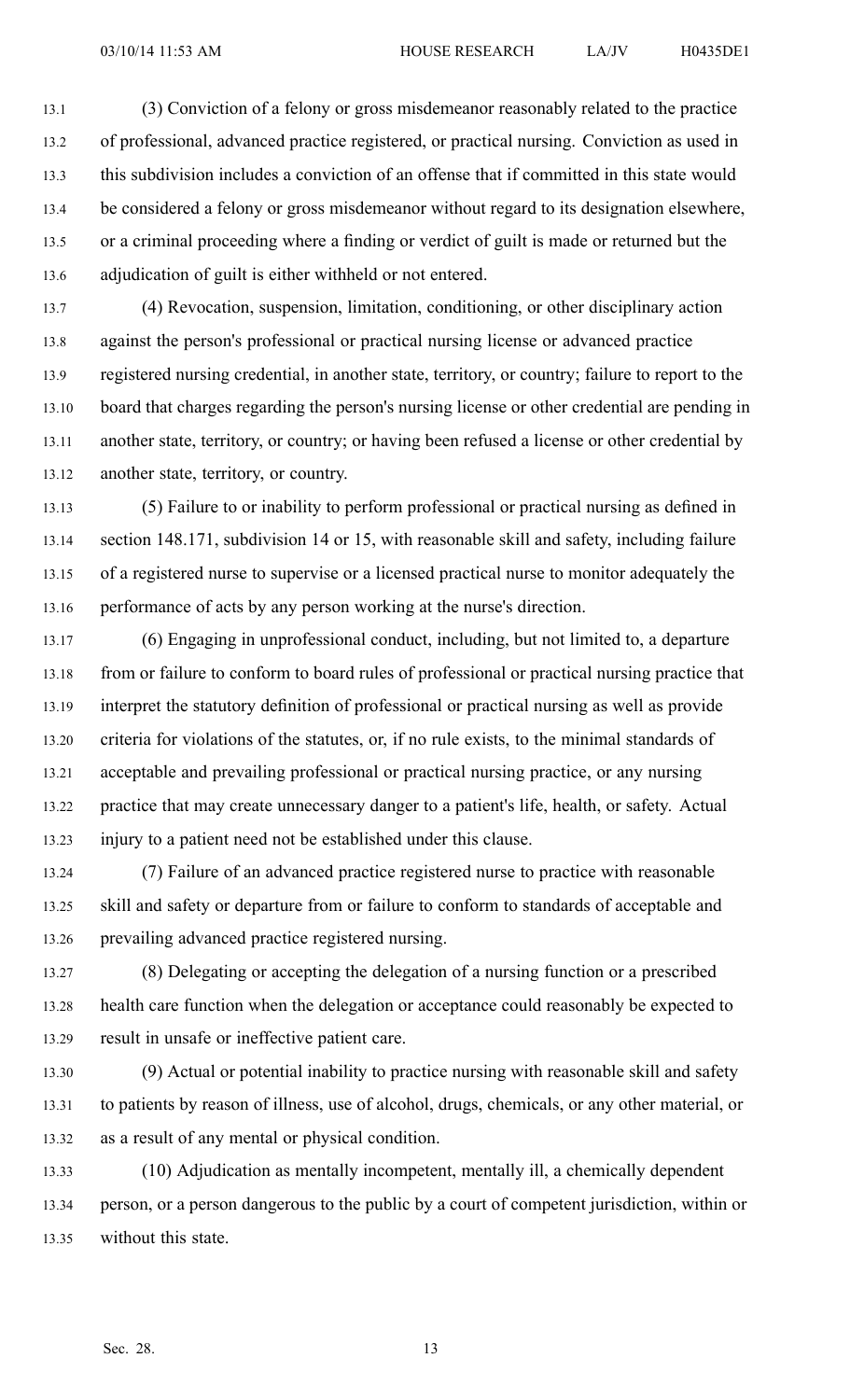14.1 (11) Engaging in any unethical conduct, including, but not limited to, conduct likely 14.2 to deceive, defraud, or harm the public, or demonstrating <sup>a</sup> willful or careless disregard 14.3 for the health, welfare, or safety of <sup>a</sup> patient. Actual injury need not be established under 14.4 this clause.

14.5 (12) Engaging in conduct with <sup>a</sup> patient that is sexual or may reasonably be 14.6 interpreted by the patient as sexual, or in any verbal behavior that is seductive or sexually 14.7 demeaning to a patient, or engaging in sexual exploitation of a patient or former patient.

14.8 (13) Obtaining money, property, or services from <sup>a</sup> patient, other than reasonable 14.9 fees for services provided to the patient, through the use of undue influence, harassment, 14.10 duress, deception, or fraud.

14.11 (14) Revealing <sup>a</sup> privileged communication from or relating to <sup>a</sup> patient excep<sup>t</sup> when 14.12 otherwise required or permitted by law.

14.13 (15) Engaging in abusive or fraudulent billing practices, including violations of 14.14 federal Medicare and Medicaid laws or state medical assistance laws.

14.15 (16) Improper managemen<sup>t</sup> of patient records, including failure to maintain adequate 14.16 patient records, to comply with <sup>a</sup> patient's reques<sup>t</sup> made pursuan<sup>t</sup> to sections 144.291 to 14.17 144.298, or to furnish <sup>a</sup> patient record or repor<sup>t</sup> required by law.

14.18 (17) Knowingly aiding, assisting, advising, or allowing an unlicensed person to 14.19 engage in the unlawful practice of advanced practice, professional, advanced practice 14.20 registered, or practical nursing.

14.21 (18) Violating <sup>a</sup> rule adopted by the board, an order of the board, or <sup>a</sup> state or 14.22 federal law relating to the practice of advanced practice, professional, advanced practice 14.23 registered, or practical nursing, or a state or federal narcotics or controlled substance law.

14.24 (19) Knowingly providing false or misleading information that is directly related 14.25 to the care of that patient unless done for an accepted therapeutic purpose such as the 14.26 administration of <sup>a</sup> placebo.

14.27 (20) Aiding suicide or aiding attempted suicide in violation of section 609.215 as 14.28 established by any of the following:

14.29 (i) <sup>a</sup> copy of the record of criminal conviction or plea of guilty for <sup>a</sup> felony in 14.30 violation of section 609.215, subdivision 1 or 2;

14.31 (ii) <sup>a</sup> copy of the record of <sup>a</sup> judgment of contempt of court for violating an 14.32 injunction issued under section 609.215, subdivision 4;

14.33 (iii) <sup>a</sup> copy of the record of <sup>a</sup> judgment assessing damages under section 609.215, 14.34 subdivision 5; or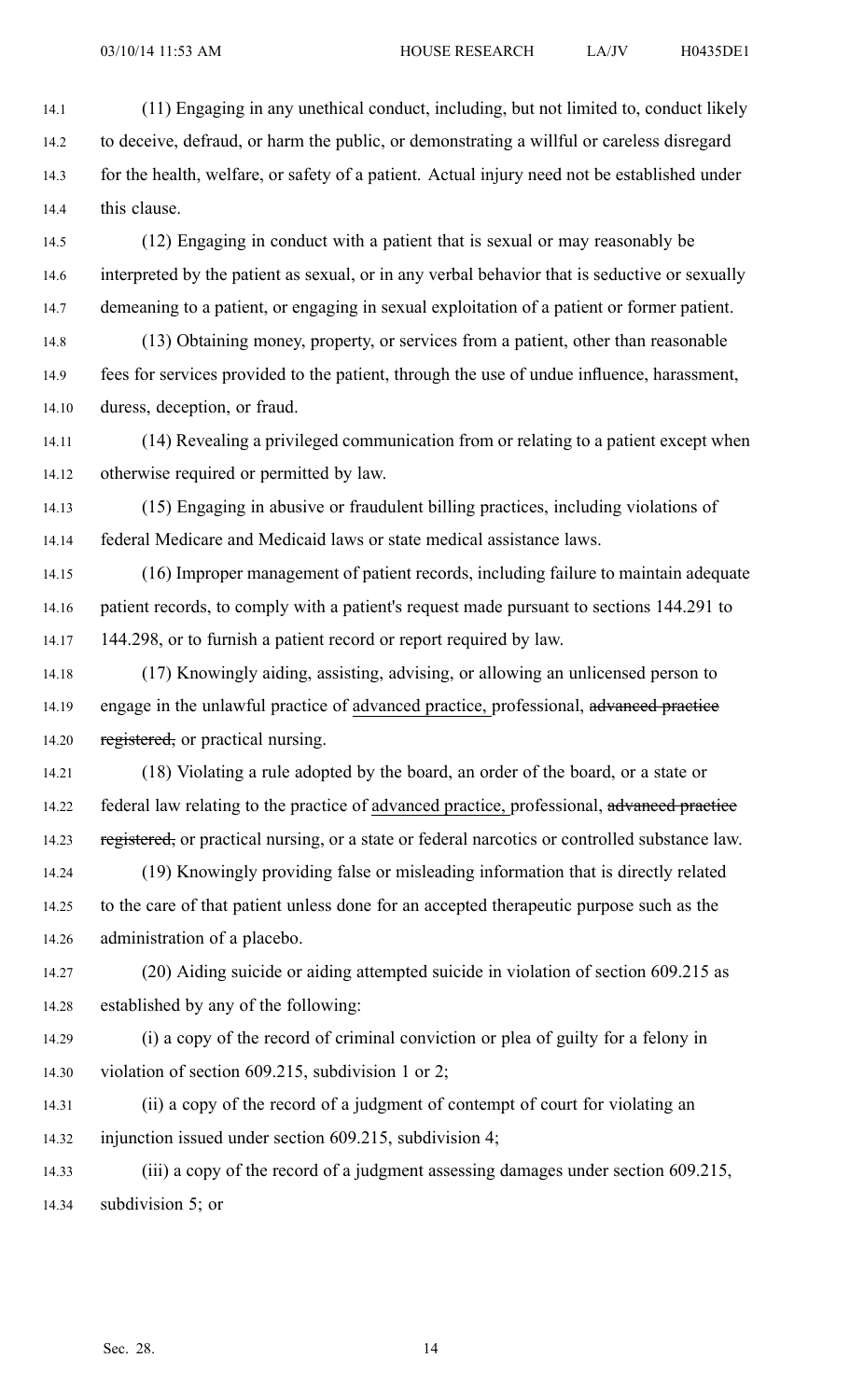15.1 (iv) <sup>a</sup> finding by the board that the person violated section 609.215, subdivision 15.2 1 or 2. The board shall investigate any complaint of <sup>a</sup> violation of section 609.215, 15.3 subdivision 1 or 2. 15.4 (21) Practicing outside the scope of practice authorized by section 148.171, 15.5 subdivision 5, 10, 11, 13, 14, 15, or 21. 15.6 (22) Practicing outside the specific field of nursing practice for which an advanced 15.7 practice registered nurse is certified unless the practice is authorized under section 148.284. 15.8  $(23)$  (22) Making a false statement or knowingly providing false information to the 15.9 board, failing to make reports as required by section 148.263, or failing to cooperate with 15.10 an investigation of the board as required by section 148.265. 15.11  $(24)$  (23) Engaging in false, fraudulent, deceptive, or misleading advertising. 15.12  $(25)$  (24) Failure to inform the board of the person's certification or recertification 15.13 status as <sup>a</sup> certified registered nurse anesthetist, certified nurse-midwife, certified nurse 15.14 practitioner, or certified clinical nurse specialist. 15.15  $(26)(25)$  Engaging in clinical nurse specialist practice, nurse-midwife practice, 15.16 nurse practitioner practice, or registered nurse anesthetist practice without <sup>a</sup> license 15.17 and current certification or recertification by <sup>a</sup> national nurse certification organization 15.18 acceptable to the board<del>, except during the period between completion of an advanced</del> 15.19 practice registered nurse course of study and certification, not to exceed six months or as 15.20 authorized by the board. 15.21 (27) (26) Engaging in conduct that is prohibited under section 145.412. 15.22 (28) (27) Failing to repor<sup>t</sup> employment to the board as required by section 148.211, 15.23 subdivision 2a, or knowingly aiding, assisting, advising, or allowing <sup>a</sup> person to fail to 15.24 repor<sup>t</sup> as required by section 148.211, subdivision 2a. 15.25 Sec. 29. Minnesota Statutes 2012, section 148.262, subdivision 1, is amended to read: 15.26 Subdivision 1. **Forms of disciplinary action.** When the board finds that grounds for 15.27 disciplinary action exist under section 148.261, subdivision 1, it may take one or more 15.28 of the following actions: 15.29 (1) deny the license, registration, or registration renewal; 15.30 (2) revoke the license; 15.31 (3) suspend the license; 15.32 (4) impose limitations on the nurse's practice of advanced practice, professional,

15.33 advanced practice registered, or practical nursing including, but not limited to, limitation

15.34 of scope of practice or the requirement of practice under supervision;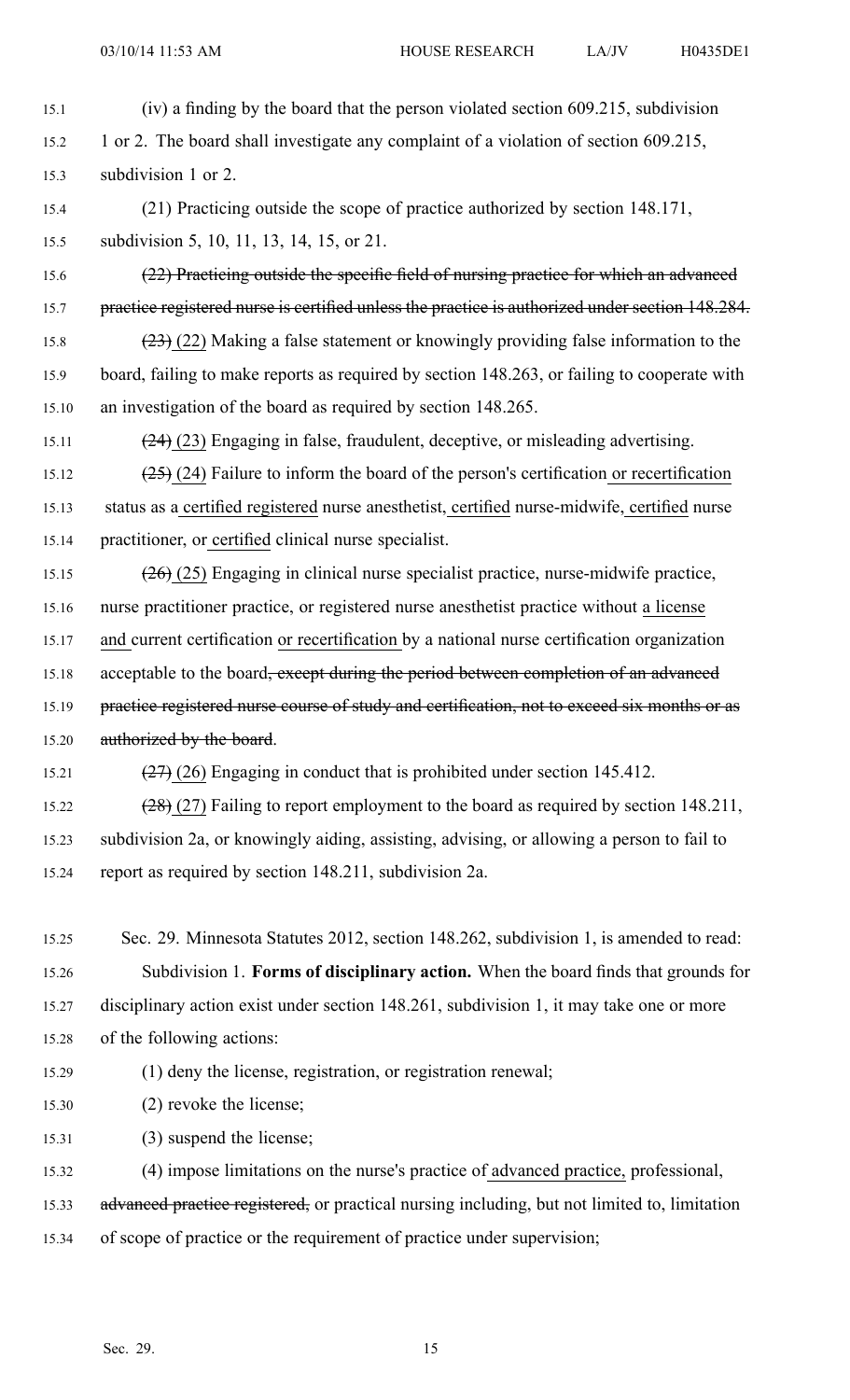- 16.1 (5) impose conditions on the retention of the license including, but not limited to, the 16.2 imposition of retraining or rehabilitation requirements or the conditioning of continued 16.3 practice on demonstration of knowledge or skills by appropriate examination, monitoring, 16.4 or other review;
- 16.5 (6) impose <sup>a</sup> civil penalty not exceeding \$10,000 for each separate violation, the 16.6 amount of the civil penalty to be fixed as to deprive the nurse of any economic advantage 16.7 gained by reason of the violation charged, to reimburse the board for the cost of counsel, 16.8 investigation, and proceeding, and to discourage repeated violations;
- 16.9 (7) order the nurse to provide unremunerated service;
- 16.10 (8) censure or reprimand the nurse; or
- 16.11 (9) any other action justified by the facts in the case.
- 16.12 Sec. 30. Minnesota Statutes 2012, section 148.262, subdivision 2, is amended to read: 16.13 Subd. 2. **Automatic suspension.** Unless the board orders otherwise, <sup>a</sup> license to 16.14 practice advanced practice, professional, or practical nursing is automatically suspended if: 16.15 (1) <sup>a</sup> guardian of <sup>a</sup> nurse is appointed by order of <sup>a</sup> court under sections 524.5-101 16.16 to 524.5-502;
- 

16.17 (2) the nurse is committed by order of <sup>a</sup> court under chapter 253B; or

- 16.18 (3) the nurse is determined to be mentally incompetent, mentally ill, chemically 16.19 dependent, or <sup>a</sup> person dangerous to the public by <sup>a</sup> court of competent jurisdiction within 16.20 or without this state.
- 16.21 The license remains suspended until the nurse is restored to capacity by <sup>a</sup> court and, 16.22 upon petition by the nurse, the suspension is terminated by the board after <sup>a</sup> hearing or 16.23 upon agreemen<sup>t</sup> between the board and the nurse.
- 16.24 Sec. 31. Minnesota Statutes 2012, section 148.262, subdivision 4, is amended to read: 16.25 Subd. 4. **Reissuance.** The board may reinstate and reissue <sup>a</sup> license or registration 16.26 certificate to practice advanced practice, professional, or practical nursing, but as <sup>a</sup> 16.27 condition may impose any disciplinary or corrective measure that it might originally have 16.28 imposed. Any person whose license or registration has been revoked, suspended, or limited 16.29 may have the license reinstated and <sup>a</sup> new registration issued when, in the discretion of the 16.30 board, the action is warranted, provided that the person shall be required by the board to 16.31 pay the costs of the proceedings resulting in the revocation, suspension, or limitation of the 16.32 license or registration certificate and reinstatement of the license or registration certificate, 16.33 and to pay the fee for the current registration period. The cost of proceedings shall 16.34 include, but not be limited to, the cost paid by the board to the Office of Administrative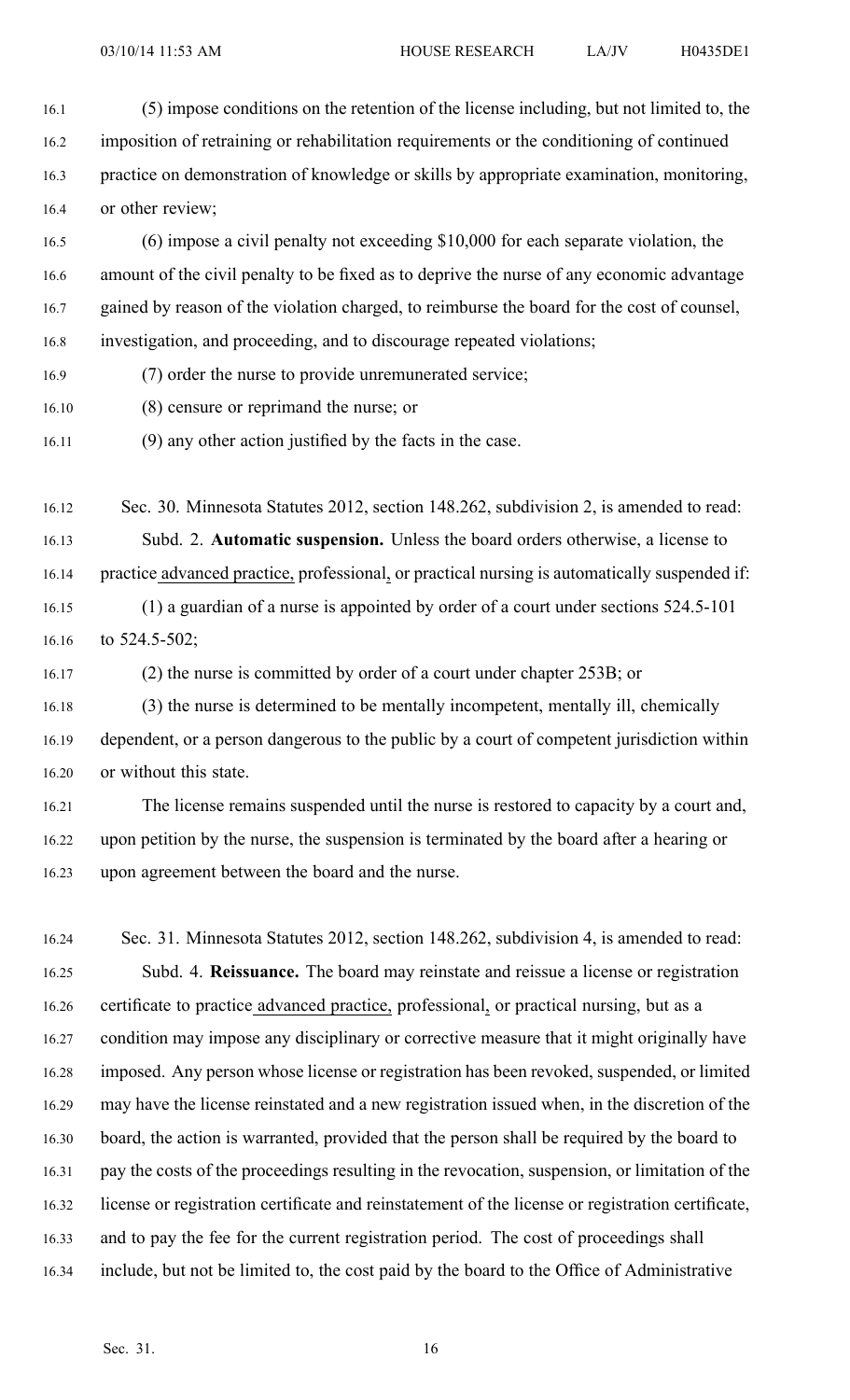- 17.1 Hearings and the Office of the Attorney General for legal and investigative services, the
- 17.2 costs of <sup>a</sup> court reporter and witnesses, reproduction of records, board staff time, travel,
- 17.3 and expenses, and board members' per diem reimbursements, travel costs, and expenses.

17.4 Sec. 32. Minnesota Statutes 2013 Supplement, section 148.271, is amended to read:

17.5 **148.271 EXEMPTIONS.**

17.6 The provisions of sections 148.171 to 148.285 shall not prohibit:

17.7 (1) The furnishing of nursing assistance in an emergency.

17.8 (2) The practice of advanced practice, professional, or practical nursing by any 17.9 legally qualified advanced practice, registered, or licensed practical nurse of another state 17.10 who is employed by the United States governmen<sup>t</sup> or any bureau, division, or agency 17.11 thereof while in the discharge of official duties.

17.12 (3) The practice of any profession or occupation licensed by the state, other than 17.13 advanced practice, professional, or practical nursing, by any person duly licensed to 17.14 practice the profession or occupation, or the performance by <sup>a</sup> person of any acts properly 17.15 coming within the scope of the profession, occupation, or license.

17.16 (4) The provision of <sup>a</sup> nursing or nursing-related service by an unlicensed assistive 17.17 person who has been delegated or assigned the specific function and is supervised by <sup>a</sup> 17.18 registered nurse or monitored by <sup>a</sup> licensed practical nurse.

17.19 (5) The care of the sick with or without compensation when done in <sup>a</sup> nursing home 17.20 covered by the provisions of section 144A.09, subdivision 1.

17.21 (6) Professional nursing practice or advanced practice registered nursing practice by 17.22 <sup>a</sup> registered nurse or practical nursing practice by <sup>a</sup> licensed practical nurse licensed in 17.23 another state or territory who is in Minnesota as <sup>a</sup> student enrolled in <sup>a</sup> formal, structured 17.24 course of study, such as <sup>a</sup> course leading to <sup>a</sup> higher degree, certification in <sup>a</sup> nursing 17.25 specialty, or to enhance skills in <sup>a</sup> clinical field, while the student is practicing in the course.

17.26 (7) Professional or practical nursing practice by <sup>a</sup> student practicing under the 17.27 supervision of an instructor while the student is enrolled in a nursing program approved by 17.28 the board under section 148.251.

17.29 (8) Advanced practice registered nursing as defined in section 148.171, subdivisions 17.30 5, 10, 11, 13, and 21, by <sup>a</sup> registered nurse who is licensed and currently registered in 17.31 Minnesota or another United States jurisdiction and who is enrolled as <sup>a</sup> student in <sup>a</sup> 17.32 formal graduate education program leading to eligibility for certification and licensure 17.33 as an advanced practice registered nurse; or by a registered nurse licensed and currently 17.34 registered in Minnesota who has completed an advanced practice registered nurse course 17.35 of study and is awaiting certification, the period not to exceed six months.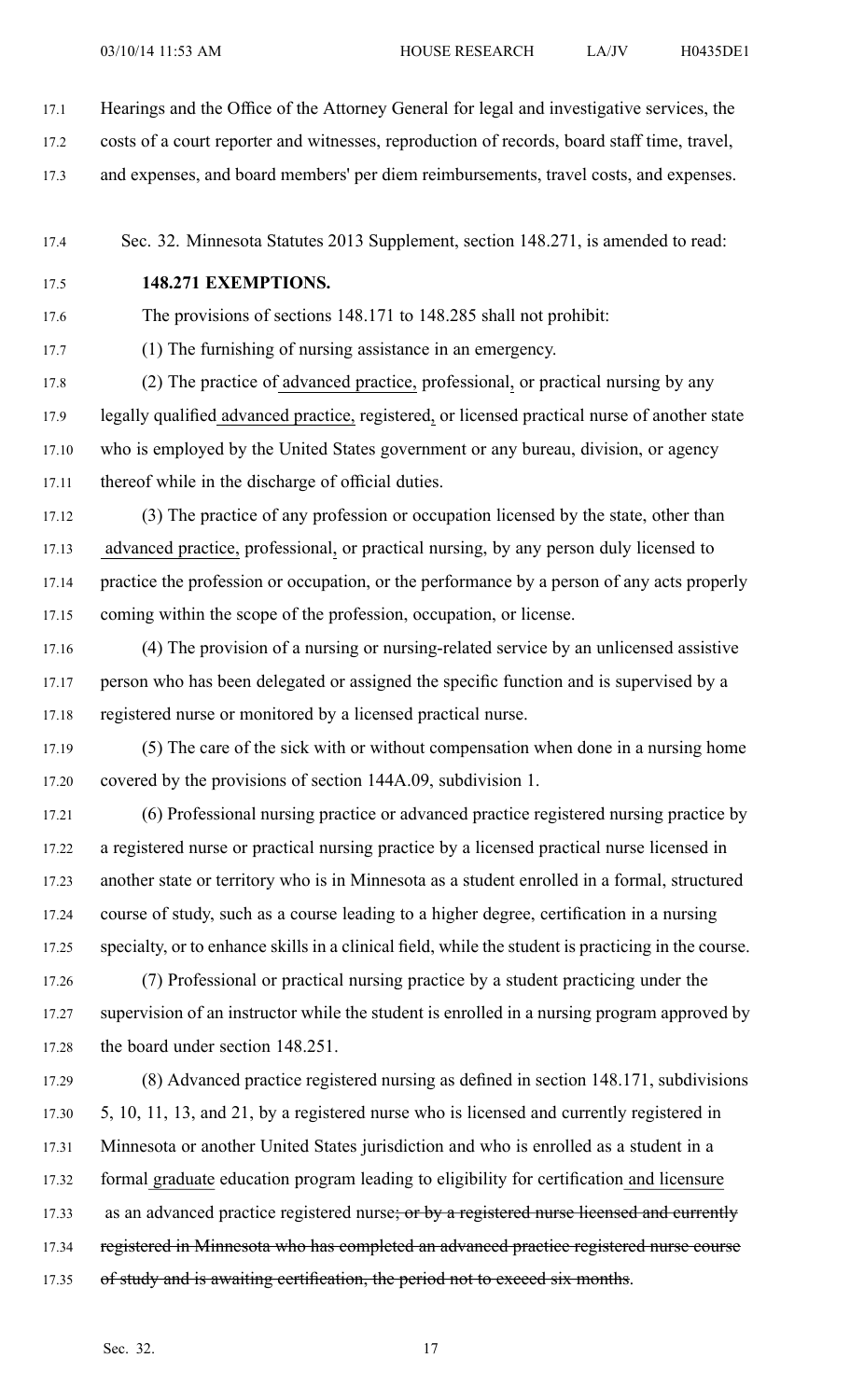- 18.1 Sec. 33. Minnesota Statutes 2012, section 148.281, subdivision 1, is amended to read: 18.2 Subdivision 1. **Violations described.** It shall be unlawful for any person, 18.3 corporation, firm, or association, to:
- 18.4 (1) sell or fraudulently obtain or furnish any nursing diploma, license or record, or 18.5 aid or abet therein;

18.6 (2) practice advanced practice, professional, or practical nursing, or practice 18.7 as a public health nurse, or practice as a certified clinical nurse specialist, certified 18.8 nurse-midwife, certified nurse practitioner, or certified registered nurse anesthetist 18.9 under cover of any diploma, permit, license, registration certificate, advanced practice 18.10 credential, or record illegally or fraudulently obtained or signed or issued unlawfully or 18.11 under fraudulent representation;

18.12 (3) practice advanced practice, professional, or practical nursing unless the person has 18.13 been issued <sup>a</sup> temporary permit under the provisions of section 148.212 or is duly licensed 18.14 and currently registered to do so under the provisions of sections 148.171 to 148.285;

18.15 (4) use the professional title nurse unless duly licensed to practice advanced practice, 18.16 professional, or practical nursing under the provisions of sections 148.171 to 148.285, 18.17 excep<sup>t</sup> as authorized by the board by rule;

- 18.18 (5) use any abbreviation or other designation tending to imply licensure as  $a$  an 18.19 advanced practice registered nurse, <sup>a</sup> registered nurse, or <sup>a</sup> licensed practical nurse unless 18.20 duly licensed and currently registered so to practice advanced practice, professional, or 18.21 practical nursing under the provisions of sections 148.171 to 148.285 excep<sup>t</sup> as authorized 18.22 by the board by rule;
- 18.23 (6) use any title, abbreviation, or other designation tending to imply certification 18.24 as <sup>a</sup> certified registered nurse as defined in section 148.171, subdivision 22, unless duly 18.25 certified by <sup>a</sup> national nurse certification organization;
- 18.26 (7) use any abbreviation or other designation tending to imply registration as <sup>a</sup> 18.27 public health nurse unless duly registered by the board;
- 18.28 (8) practice advanced practice, professional, advanced practice registered, or 18.29 practical nursing in <sup>a</sup> manner prohibited by the board in any limitation of <sup>a</sup> license or 18.30 registration issued under the provisions of sections 148.171 to 148.285;
- 18.31 (9) practice advanced practice, professional, advanced practice registered, or 18.32 practical nursing during the time <sup>a</sup> license or current registration issued under the 18.33 provisions of sections 148.171 to 148.285 shall be suspended or revoked;
- 18.34 (10) conduct <sup>a</sup> nursing program for the education of persons to become advanced 18.35 practice registered nurses, registered nurses, or licensed practical nurses unless the 18.36 program has been approved by the board; and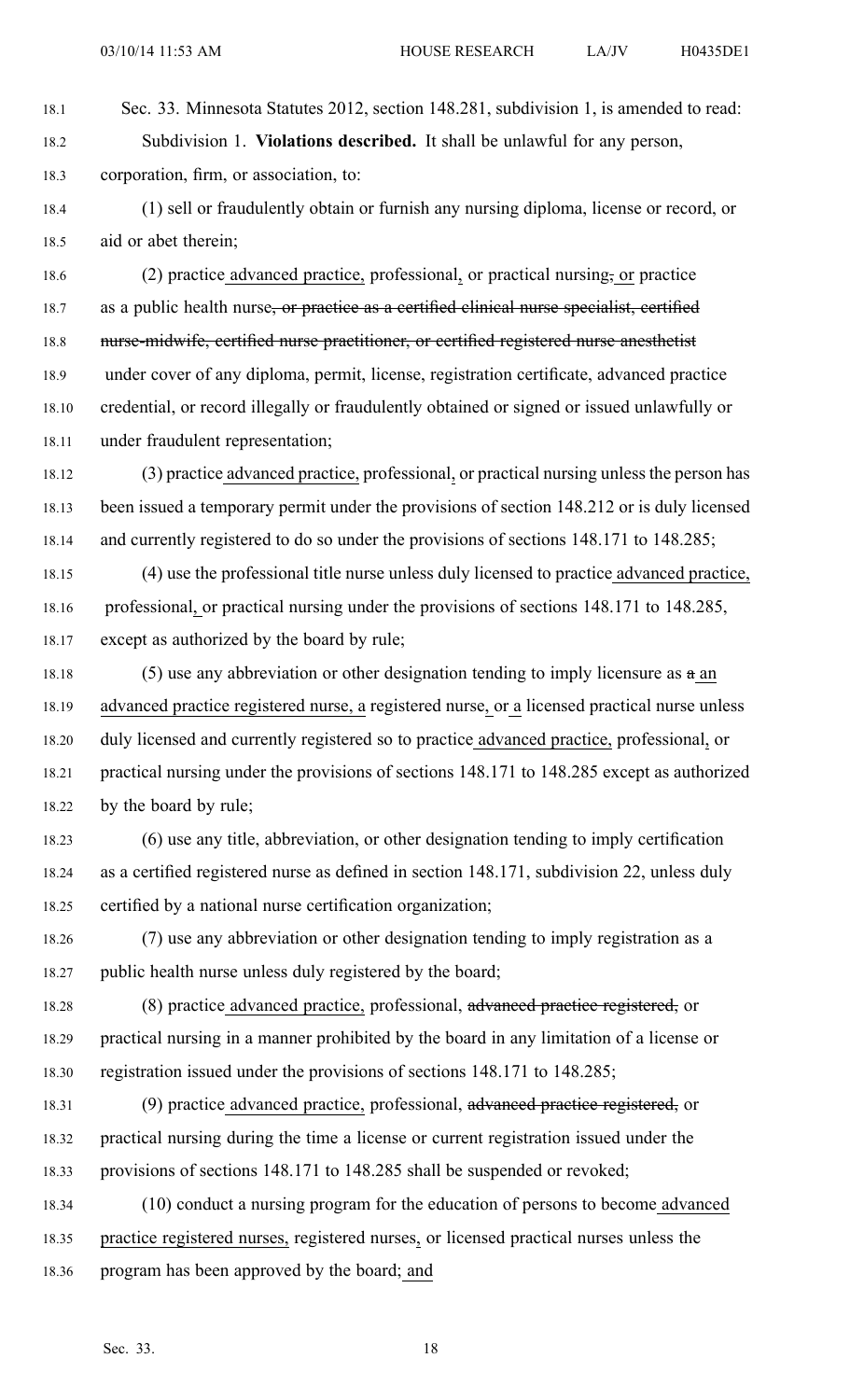- 19.1 (11) knowingly employ persons in the practice of advanced practice, professional, 19.2 or practical nursing who have not been issued <sup>a</sup> current permit, license, or registration
- 19.3 certificate to practice as a nurse in this state; and.
- 19.4 (12) knowingly employ <sup>a</sup> person in advanced practice registered nursing unless the 19.5 person meets the standards and practices of sections 148.171 to 148.285.
- 19.6 Sec. 34. Minnesota Statutes 2012, section 148.281, is amended by adding <sup>a</sup> subdivision 19.7 to read:
- 19.8 Subd. 3. **Penalty; advanced practice registered nurses.** In addition to subdivision 19.9 2, an advanced practice registered nurse who practices advanced practice registered 19.10 nursing without <sup>a</sup> current license and certification or recertification shall pay <sup>a</sup> penalty fee 19.11 of \$200 for the first month or par<sup>t</sup> of <sup>a</sup> month and an additional \$100 for each subsequent 19.12 month or parts of months of practice. The amount of the penalty fee shall be calculated 19.13 from the first day the advanced practice registered nurse practiced without <sup>a</sup> current 19.14 advanced practice registered nurse license and certification to the last day of practice 19.15 without <sup>a</sup> current license and certification, or from the first day the advanced practice 19.16 registered nurse practiced without <sup>a</sup> current license and certification on file with the board 19.17 until the day the current license and certification is filed with the board.

19.18 Sec. 35. Minnesota Statutes 2012, section 148.283, is amended to read:

## 19.19 **148.283 UNAUTHORIZED PRACTICE OF PROFESSIONAL, ADVANCED** 19.20 **PRACTICE REGISTERED, AND PRACTICAL NURSING.**

19.21 The practice of advanced practice, professional, advanced practice registered, or 19.22 practical nursing by any person who has not been licensed to practice advanced practice, 19.23 professional, or practical nursing under the provisions of sections 148.171 to 148.285, 19.24 or whose license has been suspended or revoked, or whose registration or national 19.25 credential has expired, is hereby declared to be inimical to the public health and welfare 19.26 and to constitute a public nuisance. Upon a complaint being made thereof by the board, 19.27 or any prosecuting officer, and upon <sup>a</sup> proper showing of the facts, the district court 19.28 of the county where such practice occurred may enjoin such acts and practice. Such 19.29 injunction proceeding shall be in addition to, and not in lieu of, all other penalties and 19.30 remedies provided by law.

19.31 Sec. 36. Minnesota Statutes 2012, section 151.01, subdivision 23, is amended to read: 19.32 Subd. 23. **Practitioner.** "Practitioner" means <sup>a</sup> licensed doctor of medicine, licensed 19.33 doctor of osteopathy duly licensed to practice medicine, licensed doctor of dentistry,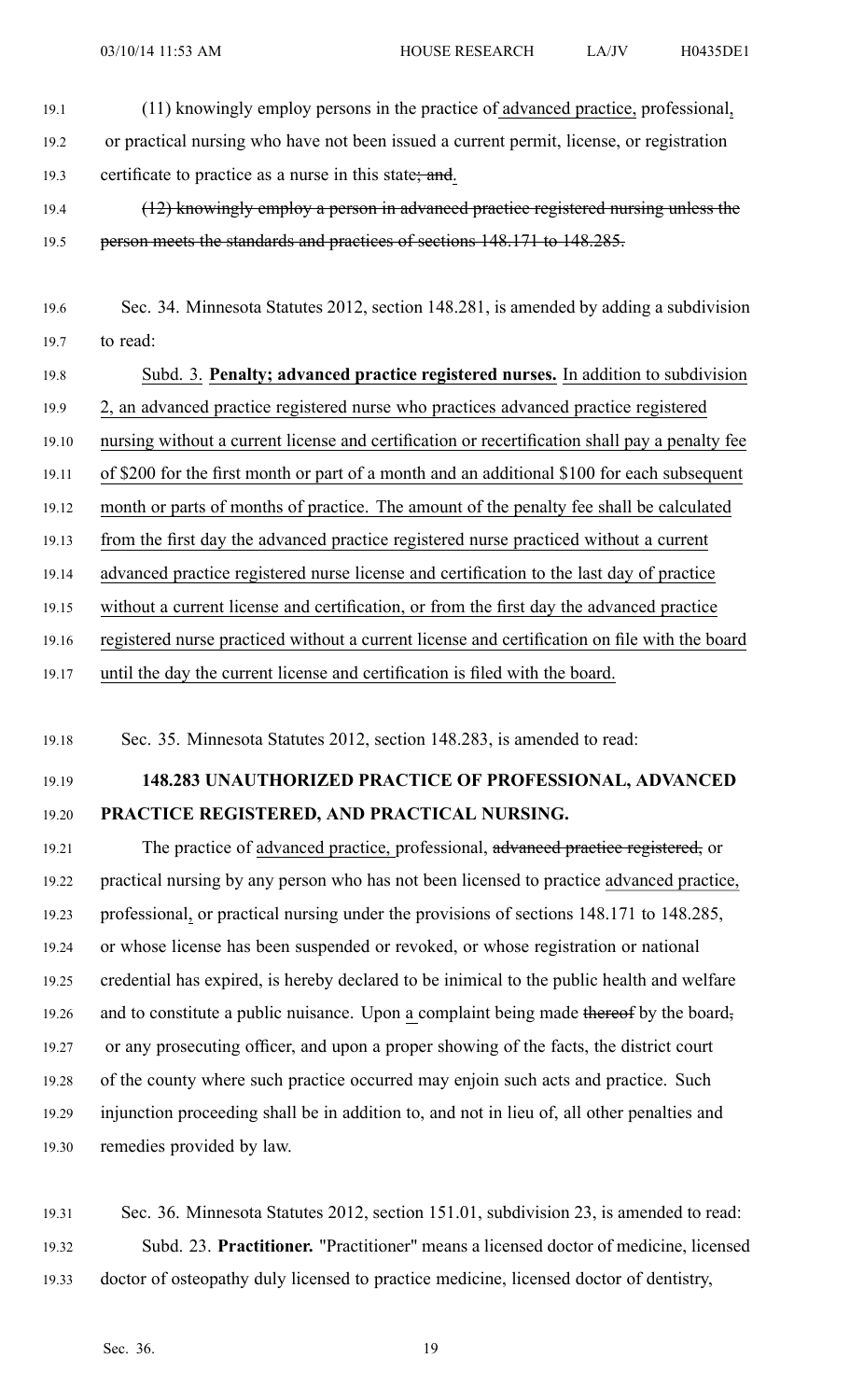## 20.1 licensed doctor of optometry, licensed podiatrist, or licensed veterinarian, or a licensed

20.2 advanced practice registered nurse. For purposes of sections 151.15, subdivision 4;

- 20.3 151.37, subdivision 2, paragraphs (b), (e), and (f); and 151.461, "practitioner" also means
- 20.4 <sup>a</sup> physician assistant authorized to prescribe, dispense, and administer under chapter 147A,
- 20.5 or an advanced practice nurse authorized to prescribe, dispense, and administer under
- 20.6 section 148.235. For purposes of sections 151.15, subdivision 4; 151.37, subdivision 2,
- 20.7 paragraph (b); and 151.461, "practitioner" also means <sup>a</sup> dental therapist authorized to
- 20.8 dispense and administer under chapter 150A.
- 20.9 Sec. 37. Minnesota Statutes 2012, section 152.12, is amended to read:
- 

### 20.10 **152.12 DOCTORS HEALTH CARE PROVIDERS MAY PRESCRIBE.**

20.11 Subdivision 1. **Prescribing, dispensing, administering controlled substances in** 20.12 **Schedules II through V.** Alicensed doctor of medicine, <sup>a</sup> doctor of osteopathy, duly 20.13 licensed to practice medicine, <sup>a</sup> doctor of dental surgery, <sup>a</sup> doctor of dental medicine, <sup>a</sup> 20.14 licensed doctor of podiatry, <sup>a</sup> licensed advanced practice registered nurse, or <sup>a</sup> licensed 20.15 doctor of optometry limited to Schedules IV and V, and in the course of professional 20.16 practice only, may prescribe, administer, and dispense <sup>a</sup> controlled substance included 20.17 in Schedules II through V of section 152.02, may cause the same to be administered by 20.18 <sup>a</sup> nurse, an intern or an assistant under the direction and supervision of the doctor, and 20.19 may cause <sup>a</sup> person who is an appropriately certified and licensed health care professional 20.20 to prescribe and administer the same within the expressed legal scope of the person's 20.21 practice as defined in Minnesota Statutes.

- 20.22 Subd. 2. **Doctor of veterinary medicine.** A licensed doctor of veterinary medicine, 20.23 in good faith, and in the course of professional practice only, and not for use by <sup>a</sup> human 20.24 being, may prescribe, administer, and dispense <sup>a</sup> controlled substance included in 20.25 Schedules II through V of section 152.02, and may cause the same to be administered by 20.26 an assistant under the direction and supervision of the doctor.
- 20.27 Subd. 3. **Research project use of controlled substances.** Any qualified person 20.28 may use controlled substances in the course of <sup>a</sup> bona fide research project but cannot 20.29 administer or dispense such drugs to human beings unless such drugs are prescribed, 20.30 dispensed and administered by <sup>a</sup> person lawfully authorized to do so. Every person 20.31 who engages in research involving the use of such substances shall apply annually for 20.32 registration by the state Board of Pharmacy and shall pay any applicable fee specified in 20.33 section 151.065, provided that such registration shall not be required if the person is 20.34 covered by and has complied with federal laws covering such research projects.